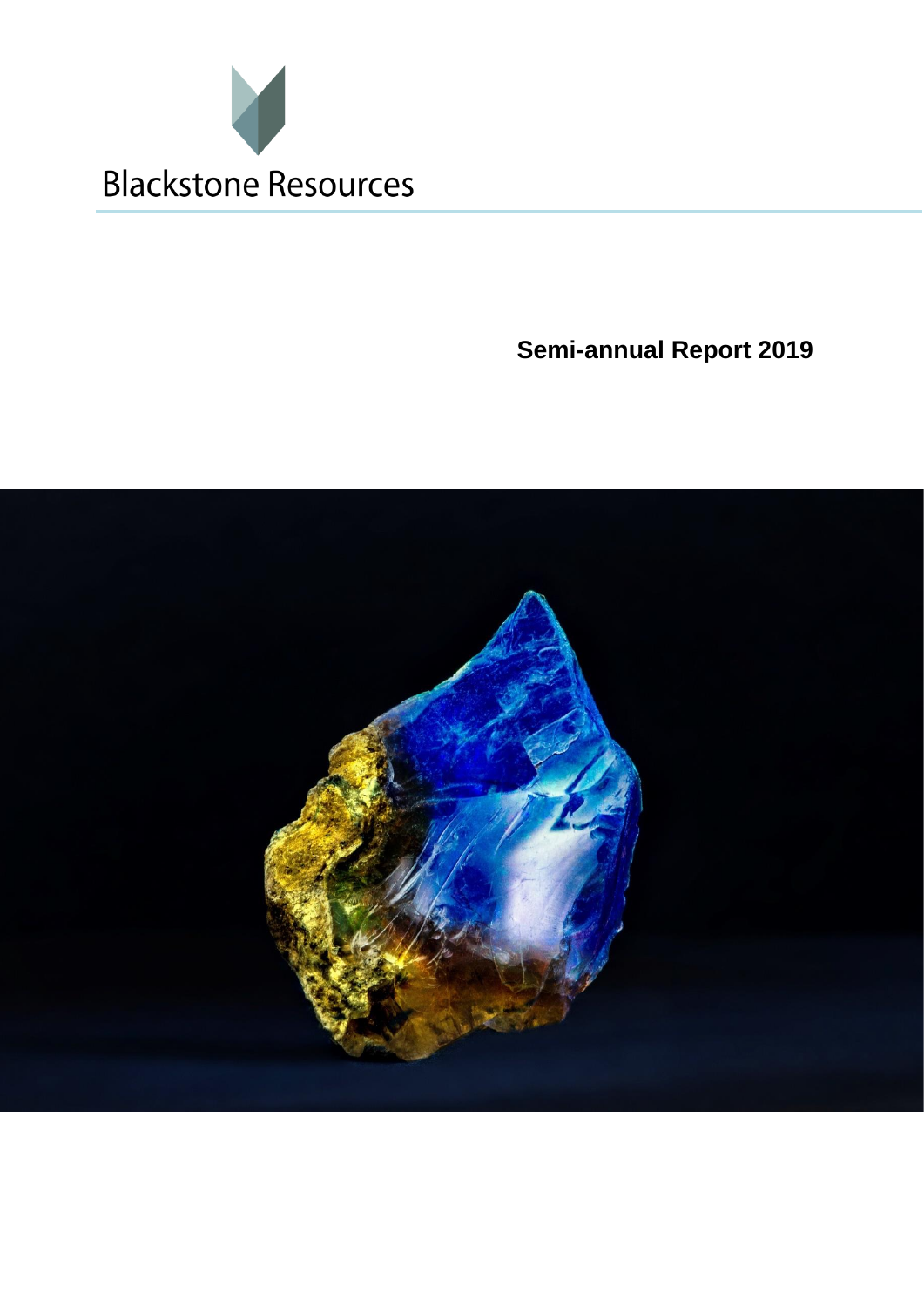

# **Blackstone Resources AG**

**Interim Condensed Consolidated Financial Statements For the six months ended June 30, 2019 and 2018**

**(presented in Swiss francs)**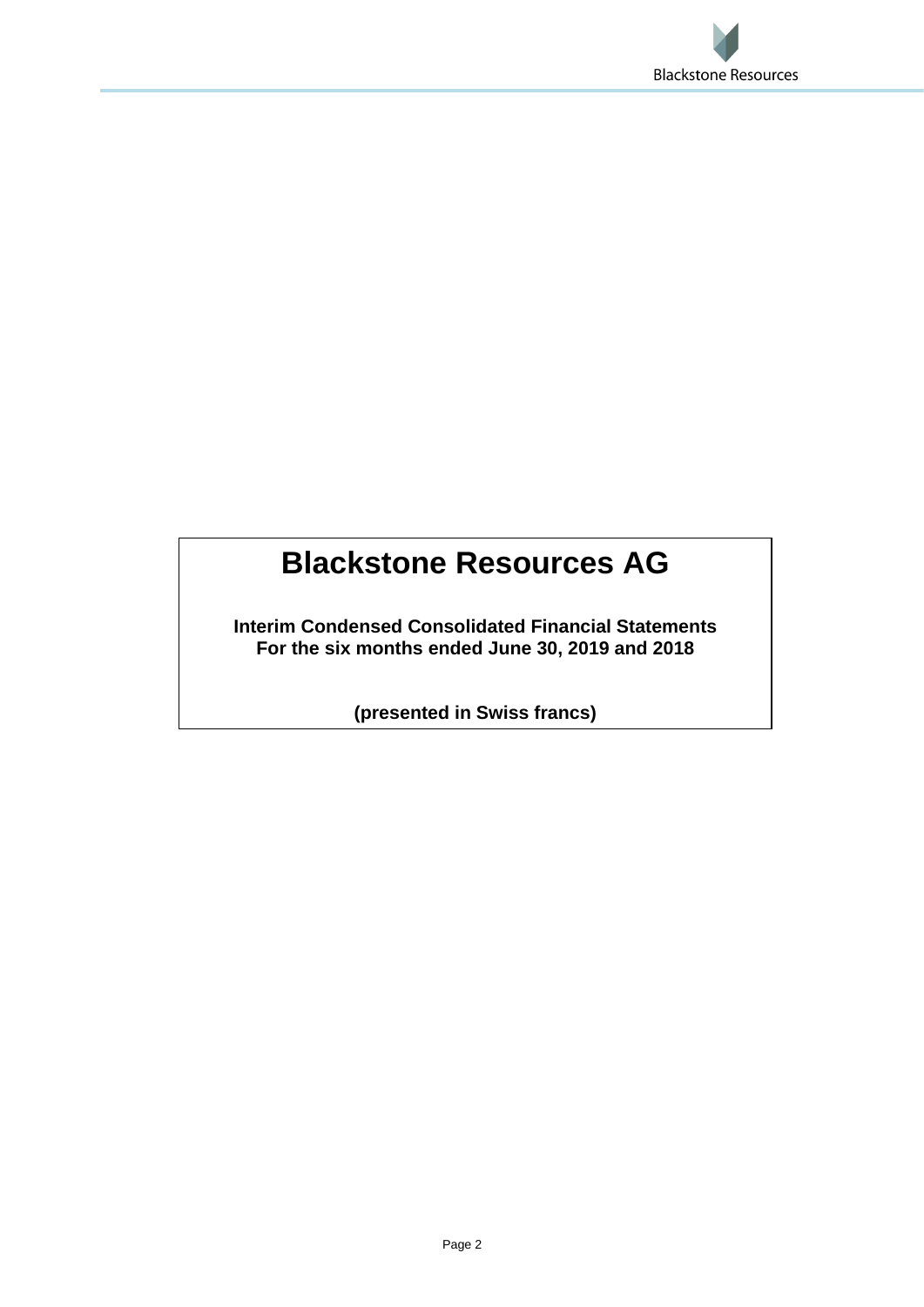

# **Dear shareholders,**

**It is my great pleasure to announce our activities and successes during the first half of 2019. We will then offer our outlook for the business and the broader metal market.**

# **Report for the first half of 2019**

- **Blackstone Resources delivered strong performance from our business activities during the first half of 2019. A profit of CHF 5,069,416 was recorded, which equates to CHF 0.12 per share.**
- **Battery tech metals delivered mixed results during the six month period and were highly dependent on the short-term supply and demand backdrop for each metal: lithium fell 10%, cobalt rose 38%, nickel rose 48%, manganese fell 5% and copper fell 6%. Nonetheless, all these metals are supported by robust demand fundamentals, which point to a sharp increase in prices over the next 10 years.**
- **Blackstone's gold interests in Peru entered test production and a work programme has now been drawn up to target a final output of up to 349 tonnes per day within 24 months.**
- **Blackstone has an invested interest in FIRST COBALT. They announced that it was entering into a strategic partnership with GLENCORE in May to develop its cobalt refinery in Canada.**
- **Blackstone sold its metal mining interest in Mongolia, which was still at the stage of final exploration. It was sold to a sophisticated investor, where there is an option to repurchase the sold participation until the end of 2022. An off-take and a royalty agreement was also agreed with Blackstone during the transaction. The sale of this participation resulted in a CHF 6.9 million profit, to be recorded for the first half of 2019.**
- **Blackstone purchased an additional 31.00 % of South America Invest Ltd (SAI) which holds an gold and silver refinery in Peru, which includes some manganese mining interests. Blackstone now owns 50.9% of all the outstanding shares in SAI.**
- **The company acquired the majority of a series of lithium concessions (approx. 3,000 hectares) in SALAR PAJONALES, Chile through its Chilean subsidiary. These are believed to contain large quantities of lithium brine. It has also therefore commenced a geophysics study to evaluate these concessions.**
- **The company has teamed up with several strategic partners from Germany, Belgium, Poland and Austria, the United Kingdom and Switzerland to develop its battery technology programme, which it launched at the end of 2018. This research will be further extended through our subsidiary Blackstone Research GmbH, which is located in Erfurt in Germany, together with several universities and the Fraunhofer Institute.**
- **Blackstone submitted plans for a EUR 200 million research and development programme on battery technology and production facilities to the German Federal Ministry for Economic Affairs and Energy (BMWi), Berlin with the objective to part fund the project through a subsidy agreement.**
- **The Trading division successfully entered into a joint venture agreement with an Indonesian mining company, which will export large amounts of minerals with Blackstone.**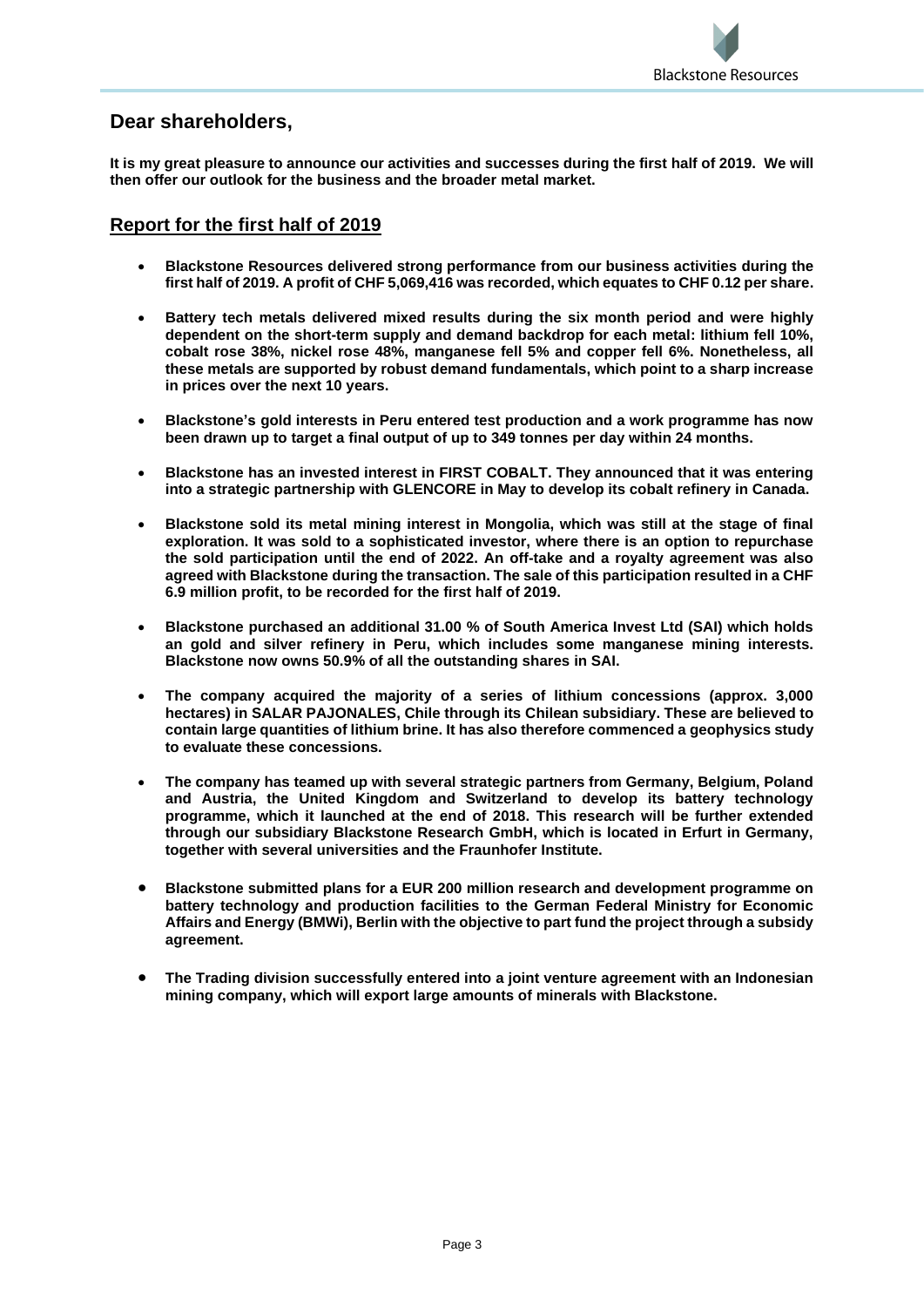# **Outlook for the 2nd half year 2019 and beyond**

- **In August, FIRST COBALT, where Blackstone has a invested interest, entered into a USD 5 million loan facility with GLENCORE to complete an advanced feasibility study for engineering, metallurgical testing, field work and the recommissioning and expansion of First Cobalt's refinery in Canada. There will be an additional investment of up to USD 40 million to produce up to 5,000 metric tonnes of cobalt per year.**
- **At the end of September, the results from Chile's geophysics of the SALAR PAJONALES possessions on the lithium resources are expected to be received.**
- **Trading activities are expected to increase towards the end of the year, which his expected to contribute to increasing revenue and gross profit.**
- **A natural price correction has occurred in our publicly-listed invested assets, which is expected to reverse and increase in value in the near future: this is increasing battery metal prices.**
- **This metal price increase will leverage share prices of public listed companies dealing with battery metals.**

# **Read More**

Peru

The construction of the gold milling plant in Peru has continued and passed several import milestones. After the receipt of the formal production permit, it has commenced a large-scale testing programme, which aims to optimise production.

After engaging a specialised local engineering company, detailed plans have been drawn up to target a final output up to 349 tonnes per day. This would equate to up to 3'000 oz gold and 9'000 oz silver per month. The aim is to reach this target within 1-2 years through carefully defined milestones set by the management team. The plant will be able to process both oxide and sulphuric ore.

The facility will be powered by solar and wind energy, offsetting diesel consumption from the generator by up to 80%. German-based company Bejulo is constructing the solar plant for the ore processing facility. Plans have also been drawn up to recycle used water and eliminate toxic waste.

This project is an important part of the company's cash-flow strategy, which aims to finance the company's growth in battery metals and battery technology research.

## Norway

In the summer of 2018, substantial geological works were carried out in Norway across three sites thought to contain rare earths and gold spread across concessions covered by 39 licences. The total area that these licences cover amount to over 50 square kilometres.

Our London-based geological team organised three teams from the UK-based Cambourne School of Mines at the University of Exeter to carry out this study. A geological magnetic survey and over a month's worth of research by a team of eight was carried out on the ground. Five hundred samples are now being analysed and the test results are due in the second half of 2019.

## Canada

First Cobalt, where we have an invested interest, announced in August that it has entered into a USD 5 million loan facility with Glencore to complete advanced engineering, metallurgical testing, field work and the recommissioning and expansion of First Cobalt's refinery in Canada. Glencore has stated that once a definitive feasibility study for a planned expansion of the refinery is completed, which is expected to happen in early 2020, it would invest another US\$40 million into recommissioning and expanding the refinery. The target is to produce up to 5,000 tonnes cobalt per year.

## Mongolia

Blackstone sold its battery metal mining interest in Mongolia, which was still at the stage of final exploration. This interest was sold to a sophisticated investor, where an option to repurchase the sold participation will last until the end of 2022. In addition, Blackstone receives a royalty agreement that lasts until the end of 2029 that is based on 2% of revenue.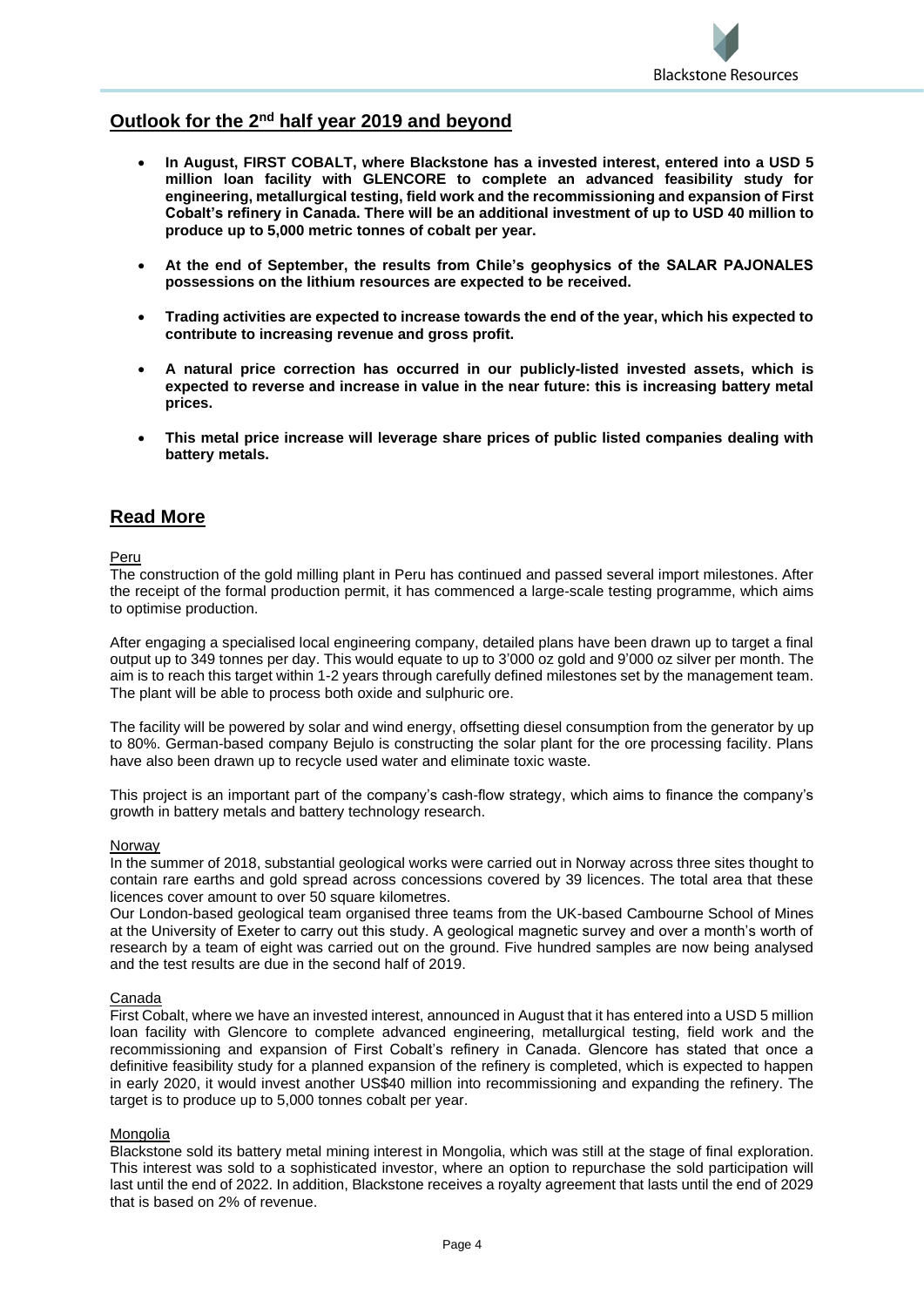

Furthermore, Blackstone has an off-take agreement in place for up to CHF 10 million to purchase molybdenium at a 20% discount until the end of 2024. The sale of this participation resulted in a CHF 6.9 million profit, which will be recorded in the first half year 2019. It plans to reinvest the proceeds into new opportunities.

### Chile

In early 2019, the company's subsidiary Blackstone Resources Chile SpA signed and entered an agreement with a national partner to explore and acquire a number of concessions. These concessions cover approximately 3'000 hectares and lie in Salar Pajonales in Tarapaca, Chile and are located near other widely known lithium resources.

Blackstone is also looking into other investment possibilities in Chile in order to develop other concessions with local partners in the near future. In addition, Blackstone is actively looking for joint venture partners in order to develop the production of lithium.

Blackstone commenced its geophysics study in Chile across a number of exploration mining concessions for possible lithium resources and the results are expected to be received later this year.

#### R&D programme for battery technology

Blackstone's research and development programme in battery technology, which was launched towards the end of 2018, includes a planned EUR200 million investment project. This project will be partially funded by Blackstone. The remainder is planned to come from the subsidy programme from the German Federal Ministry for Economic Affairs and Energy (BMWi), Berlin. Blackstone has already participated in the application process and the results will be decided in the very near future.

#### New developments in solid state batteries

Blackstone decided to start a research and development programme on new battery technology. The objective is to develop small and flat batteries for the mobile phone and laptop market. This technology would also have further potential applications across the broader battery market.

Once fully operational, the company will start either its own production plant or it will partner up with other battery manufactures worldwide and receive a royalty stream. So far, the company has teamed up with several strategic partners from Germany, Belgium, Poland and Austria, the United Kingdom and Switzerland. It will build and finance its own research team with these partners.

These include research specialists from a number of disciplines that are based at the Fraunhofer Institutes both at Offenburg and Goslar, plus the technical universities of Clausthal and Braunschweig in Germany. This world-class team will aim to achieve a number of objectives. They will develop new production technologies for Blackstone's planned battery production facilities. This will include developing and testing new solid-state battery technologies, plus new production techniques such as 3D-printing.

#### Development of tech metal prices

Since the start of the year, the battery-metal rally has cooled for lithium and manganese (falling 10% and 5%, respectively). Prices of cobalt and nickel have increased alongside broader battery demand (increasing 38% and 48%, respectively).

Nevertheless, these metals are still supported by a huge structural trend that effects all battery tech metals, driven by the emergence of electric vehicles.

We anticipate that in the next 10 years, there will be an overall increase in demand for battery tech metals by as much as 10 times. Demand will not be able to meet supply and therefore we continue to anticipate a substantial long-term increase in the price of battery metals.

We expect the past decrease of the battery tech metals prices in 2018 will be reversed in 2019 and that all publicly listed company exposed to this market will benefit and laverage considerably.

I hope that you have gained a comprehensive insight into our activities for the last six months as well for our outlook this year.

Yours faithfully,

Ulrich Ernst, lic. Oec. Publ. President of the Board and CEO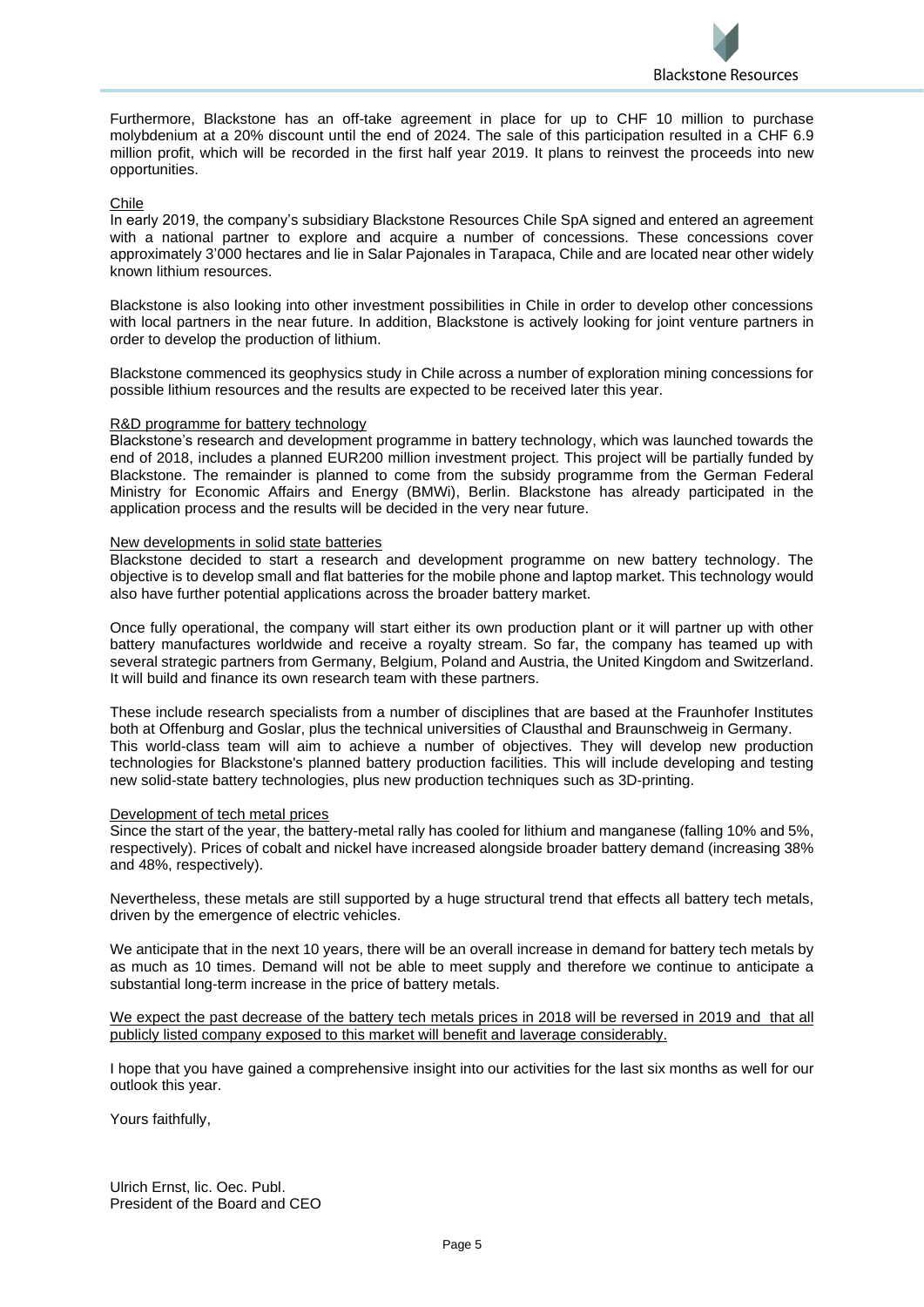

# **Table of Contents**

| UNAUDITED INTERIM CONSOLIDATED STATEMENT OF PROFIT AND LOSS                |    |
|----------------------------------------------------------------------------|----|
| UNAUDITED INTERIM CONSOLIDATED STATEMENT OF COMPREHENSIVE INCOME AND LOSS  | 8  |
| <b>CONSOLIDATED INTERIM STATEMENT OF FINANCIAL POSITION</b>                | 9  |
| UNAUDITED INTERIM CONSOLIDATED STATEMENT OF CASH FLOWS                     | 10 |
| UNAUDITED INTERIM CONSOLIDATED STATEMENT OF SHAREHOLDERS' EQUITY           | 11 |
| NOTES TO THE UNAUDITED CONDENSED INTERIM CONSOLIDATED FINANCIAL STATEMENTS | 12 |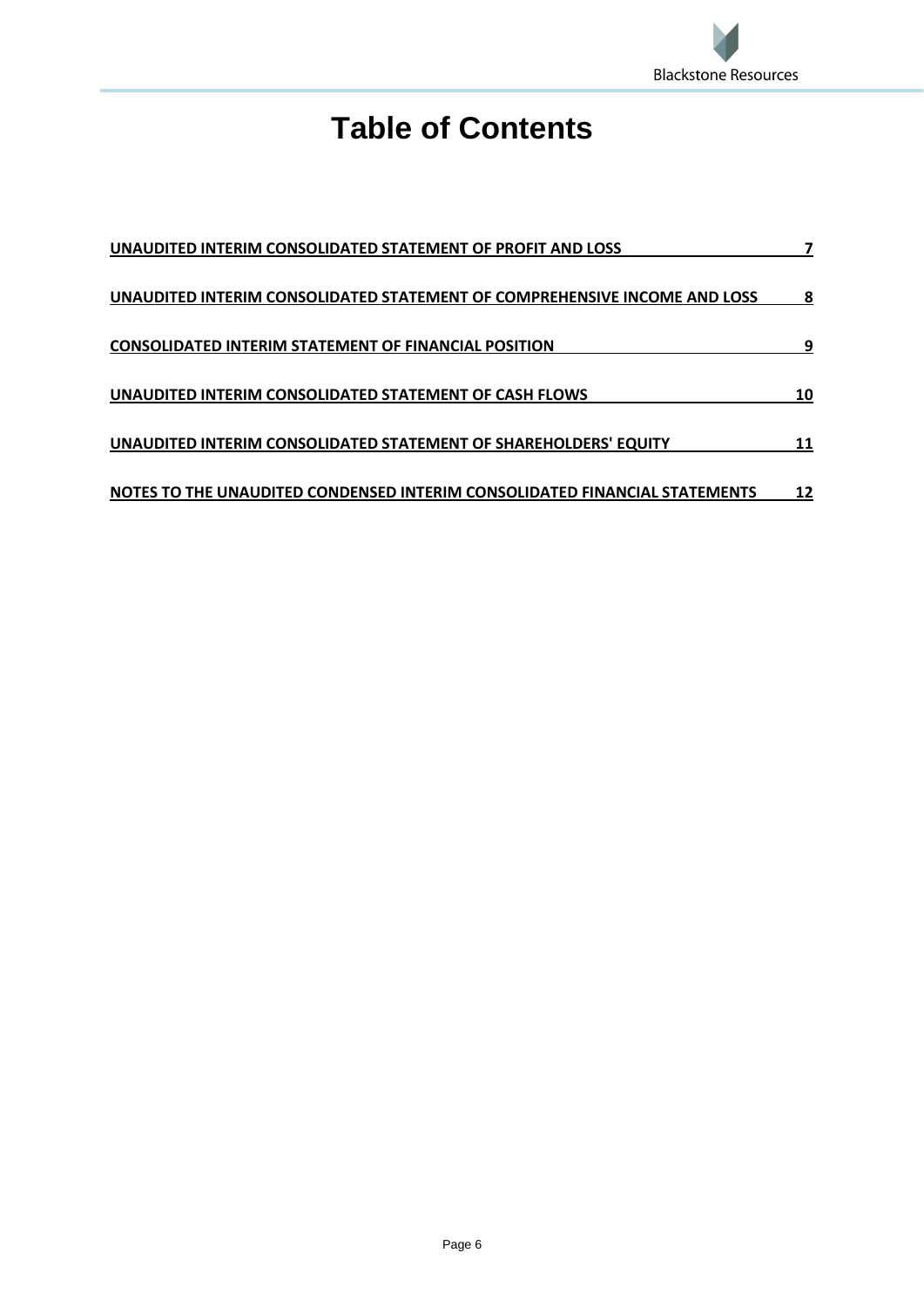

# <span id="page-6-0"></span>**Unaudited interim consolidated statement of profit and loss**

| in CHF                                                                        | <b>Notes</b> | 2019       | 2018       |
|-------------------------------------------------------------------------------|--------------|------------|------------|
| <b>Operating expenses</b>                                                     |              |            |            |
| General and administrative expenses                                           | 16           | 681'502    | 560'250    |
| Other expenses                                                                |              | 58'690     |            |
| Personnel expenses                                                            | 11           | 375'450    | 209'437    |
| Marketing expenses                                                            |              | 37'373     | 37'555     |
| Depreciation and amortization                                                 |              |            | 41'499     |
| <b>Total operating expenses</b>                                               |              | 1'153'015  | 848'741    |
|                                                                               |              |            |            |
| Non-operating income / (expenses)                                             |              |            |            |
| Interest income                                                               |              | 31'696     | 53'333     |
| Other financial income                                                        |              | 6'551'458  | 48'225     |
| Unrealized revaluation gain / (loss)                                          |              | -99'926    | -8'337'684 |
| Interest expense                                                              |              | $-139'431$ | $-216'185$ |
| Loss on debt extinguishment                                                   |              |            | -346'907   |
| Other financial expense                                                       |              | $-12'997$  | $-61'314$  |
| Share of profit / (loss) of an associate                                      |              |            | $-78'248$  |
| Total non-operating income / (expenses)                                       |              | 6'330'800  | -8'938'780 |
| Profit / Loss before tax                                                      |              | 5'177'785  | -9'787'521 |
| Income tax expense                                                            |              | -108'369   |            |
| Profit/(Loss) for the period                                                  |              | 5'069'416  | -9'787'521 |
|                                                                               |              |            |            |
| Attributable to:                                                              |              |            |            |
| Equity holders of the parent                                                  |              | 4'935'545  | -9'813'834 |
| Non-controlling interest                                                      |              | $-133'871$ | $-26'313$  |
|                                                                               |              |            |            |
| Earnings / (loss) per share attributable to the equity holders of the parent: |              |            |            |
| <b>Basic</b>                                                                  |              | 0.12       | $-0.23$    |
| <b>Diluted</b>                                                                |              | 0.12       | $-0.23$    |
|                                                                               |              |            |            |
| Weighted average number of shares outstanding:                                |              |            |            |
| <b>Basic</b>                                                                  |              | 42'692'560 | 41'559'006 |
| <b>Diluted</b>                                                                |              | 42'692'560 | 41'559'006 |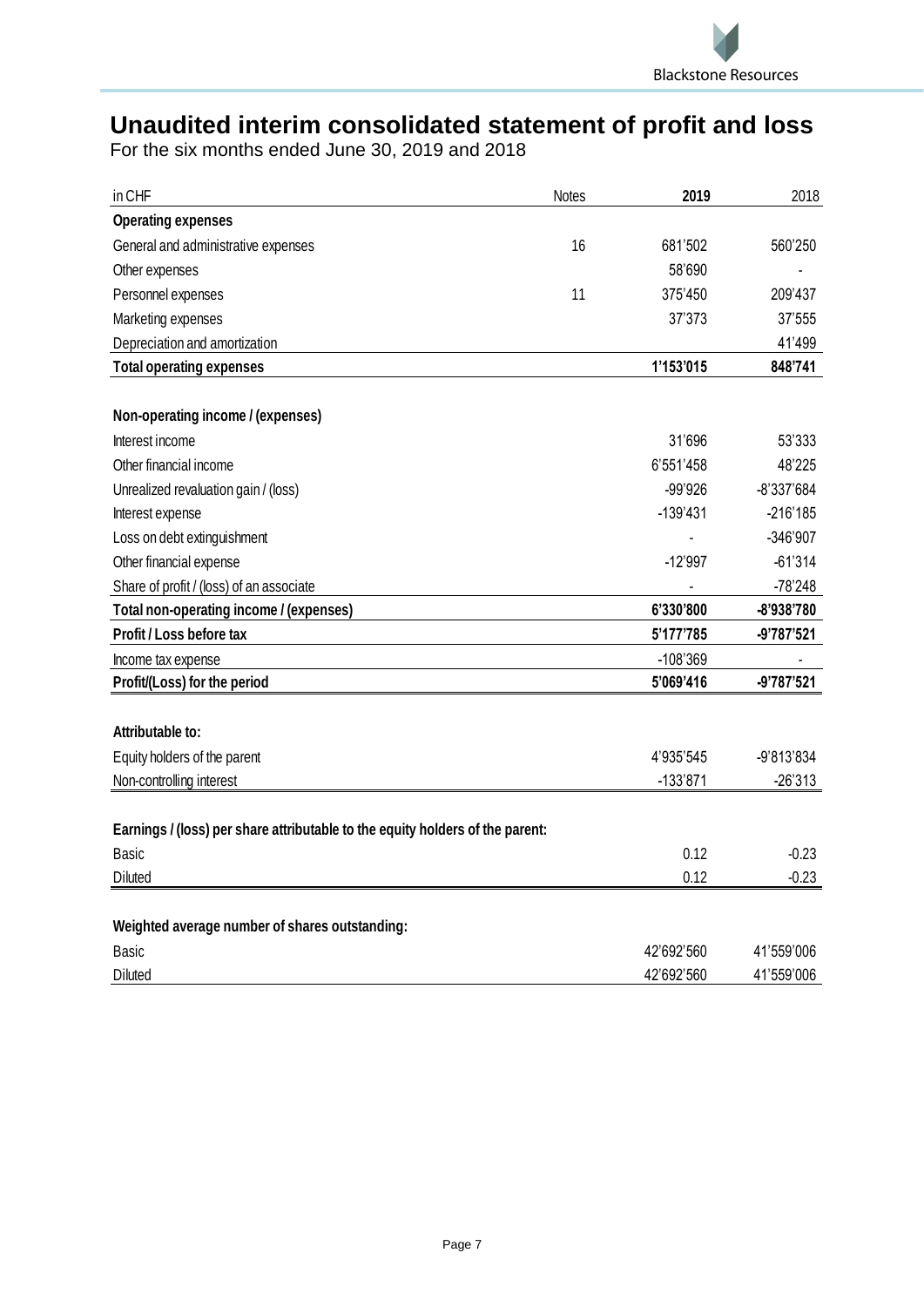

# <span id="page-7-0"></span>**Unaudited interim consolidated statement of comprehensive income and loss**

| in CHF                                                               | 2019       | 2018         |
|----------------------------------------------------------------------|------------|--------------|
| Net gain/(loss) for the period                                       | 5'069'416  | -9'787'521   |
| Other comprehensive income:                                          |            |              |
| Items not be reclassified to net income / (loss):                    |            |              |
| Defined benefit plan actuarial gains / (losses)                      |            |              |
| Net items not to be reclassified to net income / (loss)              |            |              |
| Items that will or maybe not be reclassified to net income / (loss): |            |              |
| Foreign currency translation adjustment                              | $-25'103$  | 15'148       |
| Net items that will or maybe reclassified to net income / (loss)     | $-25'103$  | 15'148       |
| <b>Total comprehensive income</b>                                    | 5'044'313  | $-9'772'373$ |
| Attributable to:                                                     |            |              |
| Equity holders of the parent                                         | 5'178'184  | -9'745'701   |
| Non-controlling interest                                             | $-133'871$ | $-26'672$    |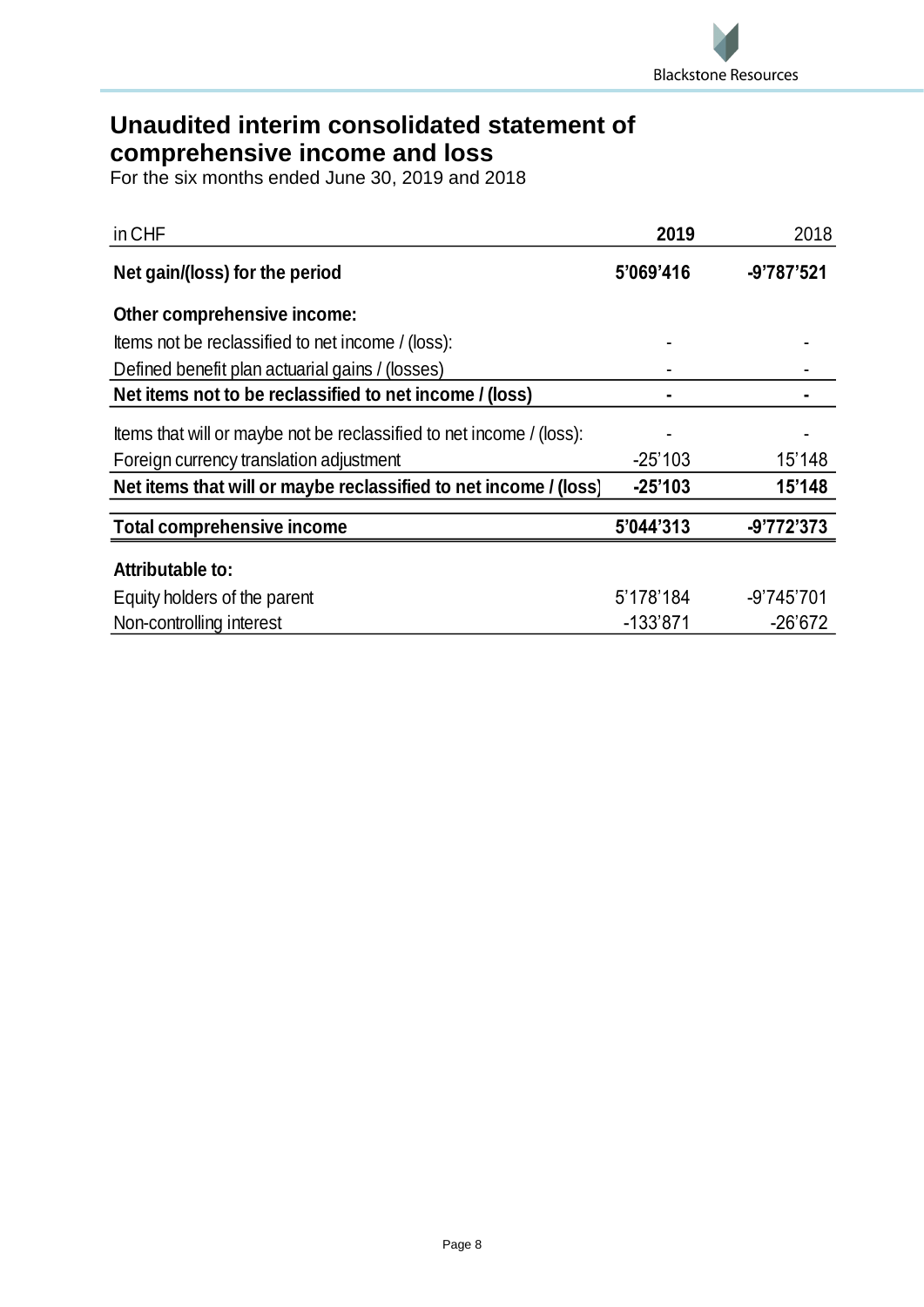

# <span id="page-8-0"></span>**Consolidated interim statement of financial position**

As at June 30, 2019 and December 31, 2018

| in CHF                                              | Notes | <b>Unaudited 2019</b> | 2018                   |
|-----------------------------------------------------|-------|-----------------------|------------------------|
| <b>Assets</b>                                       |       |                       |                        |
| Non-current assets                                  |       |                       |                        |
| Exploration & evaluation assets                     | 3     | 23'630'172            | 23'126'209             |
| Intangible assets                                   | 4     | 36'515'810            |                        |
| Investment in associate                             | 5     |                       | 19'567'764             |
| Advances and loans                                  | 6     | 431'124               | 2'648'381              |
| <b>Total non-current assets</b>                     |       | 60'577'106            | 45'342'354             |
|                                                     |       |                       |                        |
| <b>Current assets</b>                               |       |                       |                        |
| Trade and other receivables                         | 7     | 544'463               | 553'587                |
| Other current assets                                | 8     | 860'025               |                        |
| Marketable securities                               | 9     | 1'135'434             | 2'319'118              |
| Cash and cash equivalents                           |       | 299'760               | 103'070                |
| <b>Total current assets</b>                         |       | 2'839'682             | 2'975'775              |
| <b>Total assets</b>                                 |       | 63'416'787            | 48'318'129             |
|                                                     |       |                       |                        |
| Liabilities and shareholders' equity                |       |                       |                        |
| <b>Non-current liabilities</b>                      |       |                       |                        |
| Borrowings                                          | 10    | 27'535'930            | 28'326'107             |
| Pension liability                                   |       | 119'102               | 119'102                |
| <b>Total non-current liabilites</b>                 |       | 27'655'032            | 28'445'209             |
| <b>Current liabilities</b>                          |       |                       |                        |
|                                                     |       |                       | 229'474                |
| Trade and other payables                            |       | 309'565               |                        |
| Accrued expenses                                    |       | 600'243               | 450'695                |
| Borrowings<br><b>Total current liabilities</b>      | 10    | 3'101'977             | 4'448'859<br>5'129'028 |
|                                                     |       | 4'011'785             |                        |
| <b>Total liabilities</b>                            |       | 31'666'816            | 33'574'237             |
| Shareholders' equity                                |       |                       |                        |
| <b>Issued capital</b>                               | 12    | 21'350'000            | 21'350'000             |
| Share premium                                       |       | 13'352'626            | 13'352'626             |
| Treasury shares                                     | 12    | $-85'775$             | -6'980'203             |
| Retained profit/deficit                             |       | 8'599'778             |                        |
| Foreign currency translation adjustment             |       | $-25'103$             | -12'921'063<br>29'524  |
| Equity attributable to equity holders of the parent |       | 43'191'526            | 14'830'884             |
|                                                     |       | -11'441'555           | -86'992                |
| Non-controlling interest<br><b>Total equity</b>     |       | 31'749'971            | 14'743'892             |
|                                                     |       |                       |                        |
| Total liabilities and shareholders' equity          |       | 63'416'787            | 48'318'129             |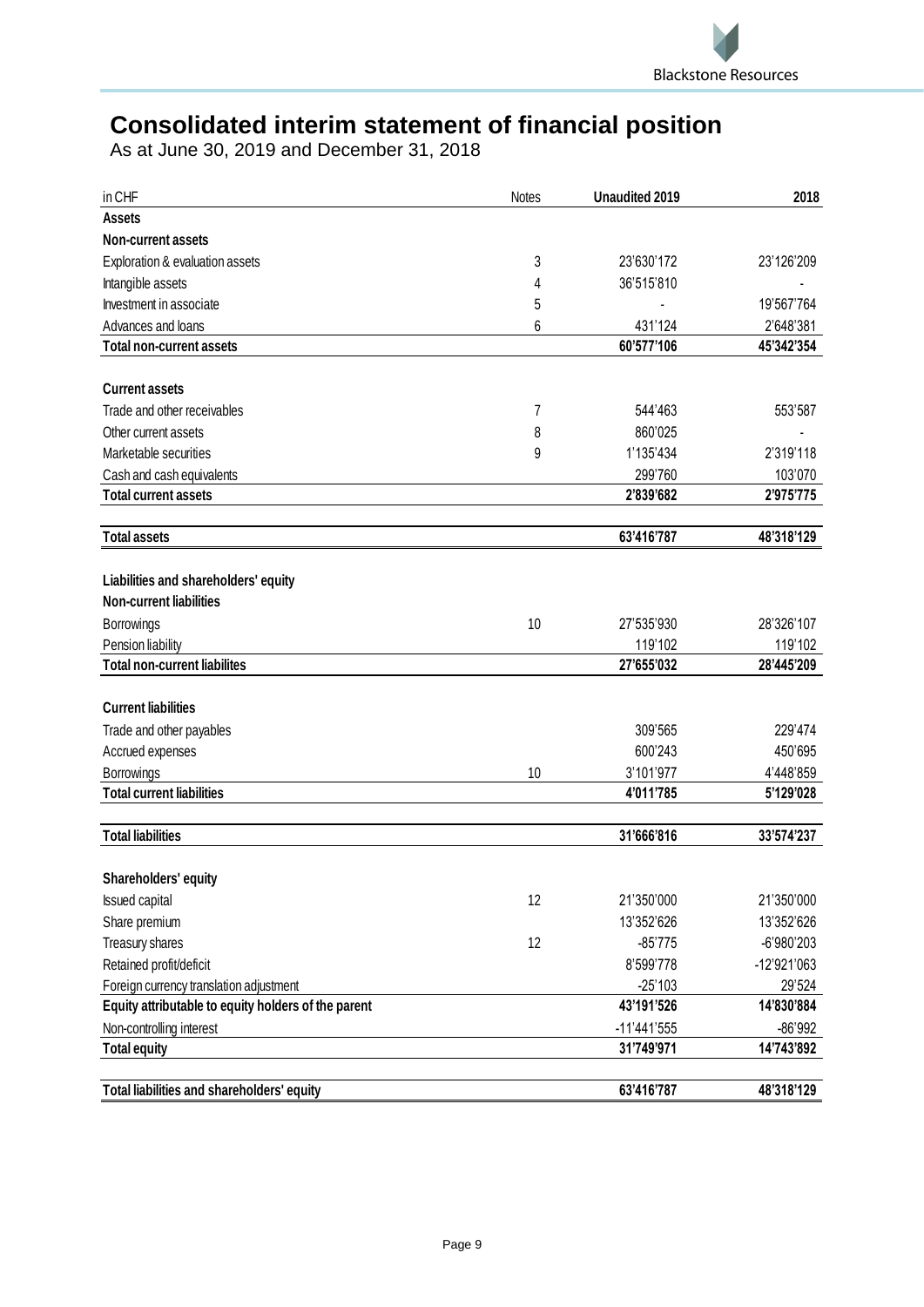

# <span id="page-9-0"></span>**Unaudited interim consolidated statement of cash flows**

| in CHF                                                       | <b>Notes</b> | 2019                   | 2018                   |
|--------------------------------------------------------------|--------------|------------------------|------------------------|
| <b>Operating activities</b>                                  |              |                        |                        |
| Net profit/(loss)                                            |              | 5'069'416              | -9'787'521             |
| Non-cash adjustment to reconcile to net profit / (loss):     |              |                        |                        |
| Depreciation and amortization                                |              |                        | 41'499                 |
| Unrealized mark-to-market movements on marketable securities |              | 99'926                 | 8'337'684              |
| Loss on debt extinguishment                                  |              |                        | 346'907                |
| Intangible assets                                            | 4            | -36'515'810            |                        |
| Revaluation loss and disposal on investment of an associate  | 5            | 28'785'096             | 43'403                 |
| Other current assets                                         |              | 860'025                | 43'403                 |
| Interest income                                              |              | $-31'696$              | $-53'746$              |
| Interest expense                                             |              | 139'431                | 216'185                |
| Income tax expense                                           |              |                        | 15'625                 |
| Share of profit/(loss) of an associate                       |              | 2'979                  | 78'248                 |
| Amortization of bond premium                                 |              |                        | $-2'667$               |
| Foreign currency difference                                  |              | 25'103                 | $-17'209$              |
| Total non-cash adjustments                                   |              | -6'634'947             | 9'049'332              |
|                                                              |              |                        |                        |
| Working capital adjustments:                                 |              |                        |                        |
| Decrease/(increase) in receivables                           |              | 9'124                  | 1'327                  |
| Increase/(decrease) in trade and other accounts payables     |              | 80'091                 | $-16'451$              |
| Increase/(decrease) in other current liabilities             |              | 149'548                | 54'924                 |
| <b>Total working capital adjustments</b>                     |              | 238'763                | 39'800                 |
|                                                              |              |                        |                        |
| Cash flow used in operating activities                       |              | -1'326'767             | -698'389               |
|                                                              |              |                        |                        |
| <b>Investing activities</b>                                  |              |                        |                        |
| Increase/disposal in E&E assets                              | 3            | -503'963               | $-100'888$             |
| Purchase of short-term investments                           |              |                        | $-864'404$             |
| Decrease/(increase) in restricted cash                       |              |                        | $-319'191$             |
| Decrease/(increase) in loans and advances                    |              | 2'217'257<br>1'713'294 | -948'510<br>-2'232'993 |
| Cash flow used in investing activities                       |              |                        |                        |
| <b>Financing activities</b>                                  |              |                        |                        |
| Repayment of borrowings                                      |              | -2'137'059             | -50'000                |
| Sale of marketable securities                                |              | 1'083'758              |                        |
| Proceeds from sale of treasury shares                        |              | 44'928                 | 222'300                |
| Cash flow from finsncing activities                          |              | -1'008'373             | 172'300                |
|                                                              |              |                        |                        |
| Net change in cash and cash equivalents                      |              | -621'846               | -2'759'082             |
| Currency translation effect on cash and cash equivalents     |              | -54'627                | 15'146                 |
| Cash and cash equivalents at the end beginning of the year   |              | 976'233                | 3'720'169              |
| Cash and cash equivalents at the end of the period           |              | 299'760                | 976'233                |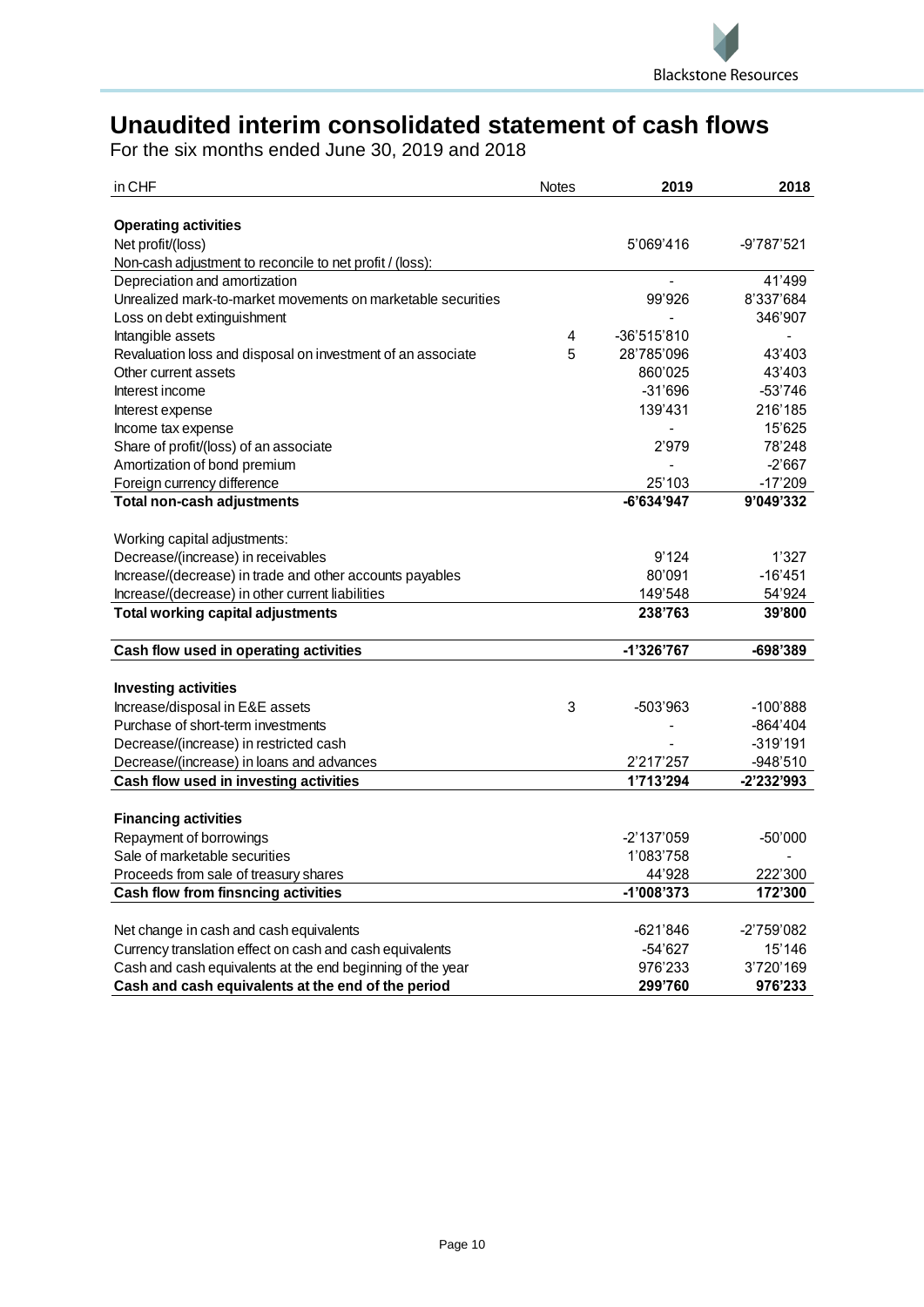# <span id="page-10-0"></span>**Unaudited interim consolidated statement of shareholders' equity**

|                                   | <b>Issued</b>            | Share                    | Treasury                 | Retained    | Foreign<br>currency<br>translation | <b>Total equity</b><br>attributable | Non-<br>controlling      |              |
|-----------------------------------|--------------------------|--------------------------|--------------------------|-------------|------------------------------------|-------------------------------------|--------------------------|--------------|
| in CHF                            | capital                  | premium                  | shares                   | deficit     | adjustment                         | to the parent                       | interest                 | Total equity |
| 1 January 2019                    | 21'350'000               | 13'352'626               | -6'980'203               | -12'921'062 | 29'523                             | 14'830'884                          | -86'992                  | 14'743'892   |
| Income for the period             | $\overline{\phantom{a}}$ | $\overline{\phantom{a}}$ | $\overline{\phantom{a}}$ | 5'203'287   |                                    | 5'203'287                           | $-133'871$               | 5'069'416    |
| Other comprehensive income        |                          | $\overline{\phantom{a}}$ | $\overline{\phantom{a}}$ |             | -54'626                            | -54'626                             | 29'523                   | $-25'103$    |
| Total comprehensive income        | ۰                        | ٠                        | ۰                        | 5'203'287   | -54'626                            | 5'148'661                           | $-104'348$               | 5'044'313    |
| Sale of treasury shares           |                          |                          | 6'894'428                |             |                                    | 6'894'428                           | $\overline{\phantom{a}}$ | 6'894'428    |
| Change in ownership interest      |                          |                          |                          | 16'317'553  |                                    | 16'317'553                          | -11'250'215              | 5'067'338    |
| 30 June 2019                      | 21'350'000               | 13'352'626               | -85'775                  | 8'599'778   | $-25'103$                          | 43'191'526                          | -11'441'555              | 31'749'971   |
|                                   |                          |                          |                          |             |                                    |                                     |                          |              |
| 1 January 2018                    | 21'350'000               | 21'644'340               | $-114'825$               | -7'172'813  | $-103'638$                         | 35'603'065                          | -53'116                  | 35'549'949   |
| Profit / (loss) for the period    |                          |                          | $\overline{\phantom{a}}$ | -9'761'207  | $\blacksquare$                     | -9'761'207                          | $-26'313$                | -9'787'520   |
| Other comprehensive income/(loss) |                          | $\overline{\phantom{a}}$ | $\overline{\phantom{a}}$ |             | 15'506                             | 15'506                              | $-359$                   | 15'147       |
| Total comprehensive income/(loss) |                          |                          | $\blacksquare$           | -9'761'207  | 15'506                             | -9'745'701                          | -26'672                  | -9'772'373   |
| Sale of treasury shares           |                          | 94'302                   | 127'998                  |             |                                    | 222'300                             | $\overline{\phantom{a}}$ | 222'300      |
| Repurchase of treasury shares     |                          | $\overline{\phantom{a}}$ | $-6'849'500$             |             | ۰                                  | -6'849'500                          | $\overline{\phantom{a}}$ | $-6'849'500$ |
| <b>30 June 2018</b>               | 21'350'000               | 21'738'642               | -6'836'327               | -16'934'020 | $-88'132$                          | 19'230'163                          | -79'788                  | 19'150'375   |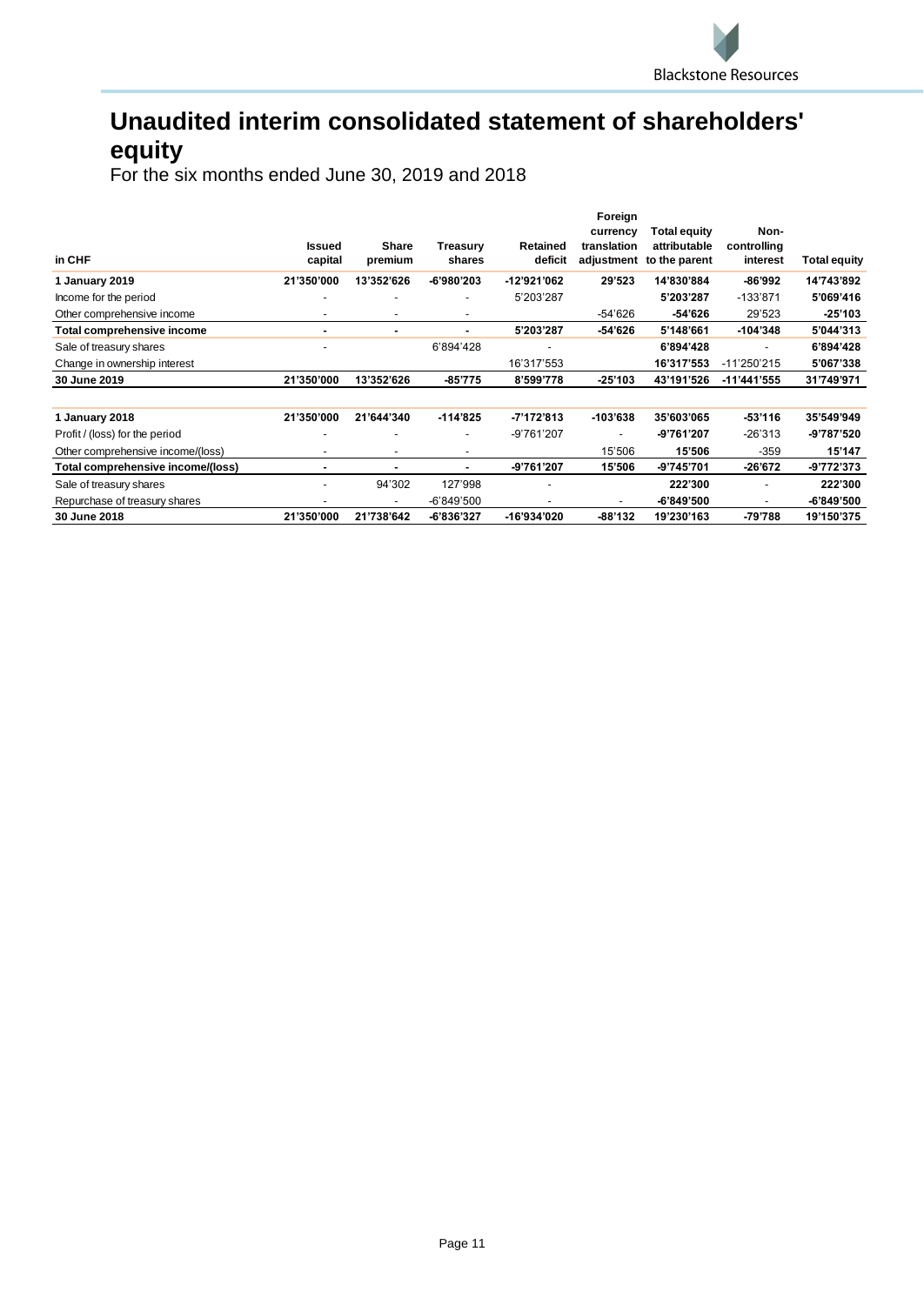# <span id="page-11-0"></span>**Notes to the unaudited condensed interim consolidated financial statements**

# **1. Corporate information**

Blackstone Resources AG (the "Company" or "Blackstone") consists of acquiring mining rights, concessions, licenses, mining technologies, developing and operating mining facilities. The Company will grow its already existing interest in mineral deposits through the acquisition of further licenses in lithium, graphite, copper, rare earth and gold.

Blackstone Resources AG is a publicly traded company incorporated in Baar, Switzerland. The bearer shares of Blackstone are listed on the SIX Swiss Exchange.

These unaudited condenset interim consolidated financial statements for the six months ended 30 June were authorised for issue in accordance with a Director's resolution on September 19, 2019.

# **2. Accounting policies**

## **Basis of presentation and statement of compliance**

These unaudited condensed interim consolidated financial statements have been prepared in accordance with IAS 34 Interim Financial Reporting. They do not include all disclosures that would otherwise be required in a complete set of financial statements and should be read in conjunction with the 2018 annual report.

The preparation of interim consolidated financial statements in compliance with IAS 34 requires the use of certain critical accounting estimates. It also requires management to exercise judgment in applying the Company's accounting policies. The areas where significant judgments and estimates have been made in preparing the financial statements and their effect are disclosed. There have been no material revisions to the nature and amount of changes in estimates of amounts reported in the annual financial statements 2018.

Blackstone has applied the same accounting policies and methods of computation in its interim consolidated financial statements as its 2018 annual financial statements, except for those that relate to new standards and interpretations effective for the first time for period beginning on (or after) January 1, 2019, and will be adopted in the 2019 annual financial statements. There have been no material revisions to the nature and amount of changes in estimates of amounts reported in the annual financial statements 2018.

The interim financial report for the six months ended 30 June 2019 has been prepared on a going concern basis as the Directors believe there are no material uncertainties that lead to significant doubt that the Group can continue as a going concern in the foreseeable future, a period not less than 12 months from the date of this report. It will continue in operation for the foreseeable future and will be able to realize its assets and discharge its liabilities in the ordinary course of operations.

## **Adoption of new and revised standards**

The Company has applied the same accounting policies and methods of computation in its unaudited condensed interim consolidated financial statements as in its 2018 annual financial statements, except for those that relate to new standards and interpretations effective for the first time for periods beginning on (or after) January 1, 2019 and will be adopted in the 2019 annual financial statements. New standards impacting the Company that will be adopted in the annual financial statements for the year ended December 31, 2019 and which have given rise to changes in the Company's accounting policies are:

• *IFRS 16 Leases*

IFRS 16 provides a comprehensive model for identification of lease arrangements and their treatment (onbalance sheet) in the financial statements of both lessees and lessors. It superseded IAS 17 Leases and its associated interpretative guidance. Since the Company does not have any lease arrangments in place it did not adopt to the new accounting pronouncement.

Several other amendments to existing standards apply for the first time in 2019, but do not have an impact on the interim condensed financial statements of the Group.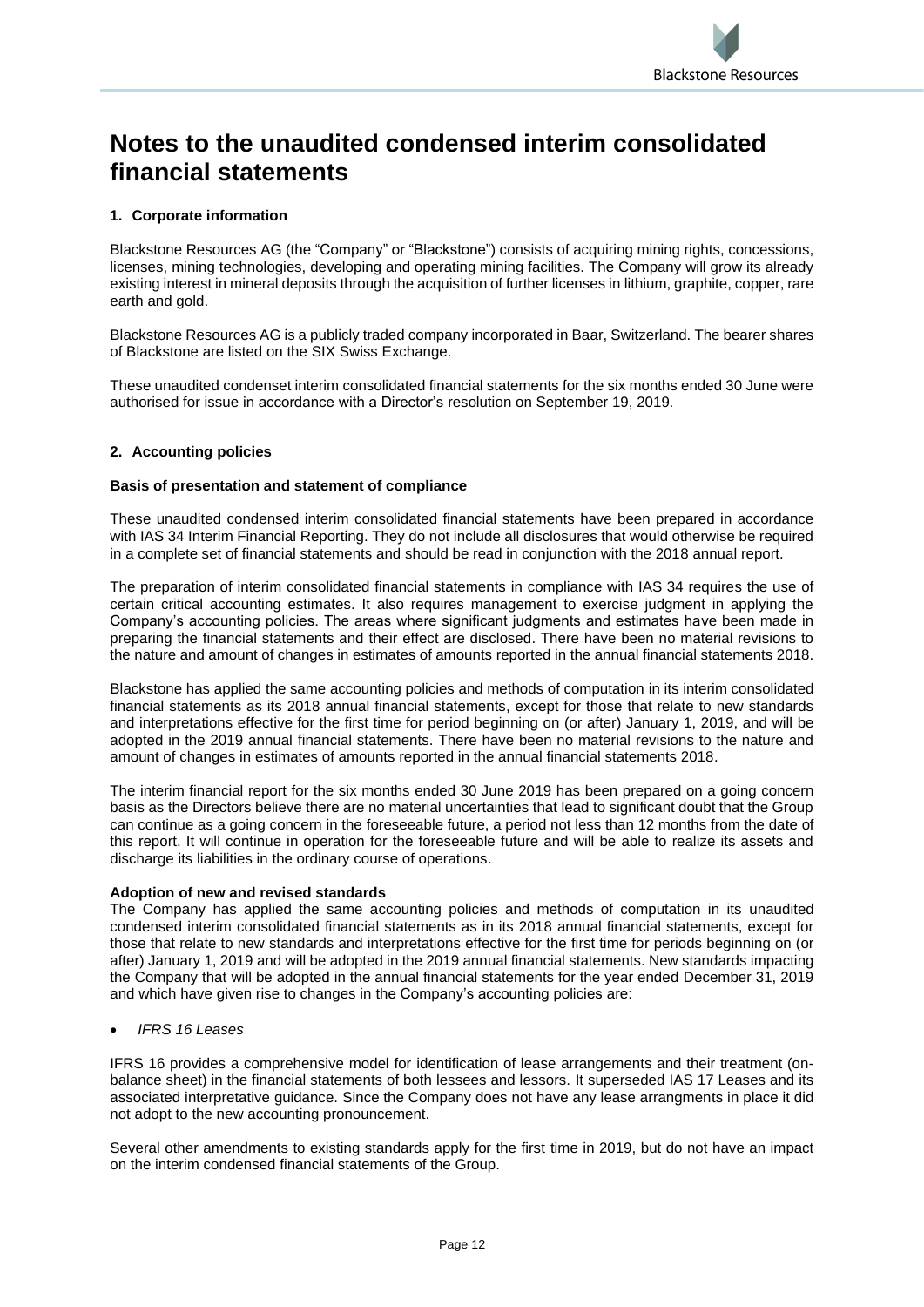

### **3. Exploration and evaluation assets**

| in CHF                                                           | Total       |
|------------------------------------------------------------------|-------------|
| Net book value                                                   |             |
| 1 January 2019                                                   | 23'126'209  |
| Additions <sup>1</sup>                                           | 23'379'360  |
| Disposals <sup>2</sup>                                           | -22'613'842 |
| Transfer of previously equity accounted investment to subsidiary | -261'554    |
| Net book value 30 June 2019                                      | 23'630'172  |

<sup>1</sup> Pursuant to the shareholder agreement dated May 30, 2019 between Blackstone and Adriatica, Blackstone acquires from Adriatica a shareholding participation of 31% in South America Invest Ltd. According to the agreement between Blackstone and Adriatica, Blackstone purchased a 31% equity interest from Adriatica by way of cash transaction for a total consideration of CHF<br>31'770'000. The Ioan bears interest of 1% p.a. and expires by December 31, 2020. The Ioan is interest in South American Invest Ltd.

<sup>2</sup> Pursuant to the shareholder agreement dated June 5, 2019 between Blackstone and Adriatica, Blackstone sells to Adriatica its 70% shareholding participation in Troi Gobi LLC. According to the agreement between Blackstone and Adriatica, Adriatica purchased a 70% equity interest from Blackstone by way of cash transaction for a total consideration of CHF 30.0 million. The loan bears interest of 1% p.a. and expires by December 31, 2020.

#### **4. Intangible assets**

| in CHF                      | <b>Goodwill</b> | Mining rights | Licences and<br>trademarks | <b>Customer</b><br>and other | Total      |
|-----------------------------|-----------------|---------------|----------------------------|------------------------------|------------|
| Net book value              |                 |               |                            |                              |            |
| 1 January 2019              | ۰               | -             | ۰                          | $\overline{\phantom{0}}$     |            |
| Business combination        | 32'803'310      | 2'475'000     | 495'000                    | 742'500                      | 36'515'810 |
| Net book value 30 June 2019 | 32'803'310      | 2'475'000     | 495'000                    | 742'500                      | 36'515'810 |

Blackstone held as of December 31, 2018 a 20% participation in South America Invest Ltd. Pursuant to the shareholder agreements dated May 30, 2019 between Blackstone and Adriatica, Blackstone increased its participation in South America Invest Ltd. from 20% to 50.9%.

As of June 30, 2019, South America Invest Ltd. is fully consolidated. The transaction was treated as a business combination under common control and accounted for using the acquisition method pursuant to IFRS 3.

#### **5. Investment in associate**

| in CHF                                              |             | Total |
|-----------------------------------------------------|-------------|-------|
| 1 January 2019                                      | 19'567'764  |       |
| <b>Disposals</b>                                    | -19'564'785 |       |
| Share of other comprehensive income from associates | -2'979      |       |
| 30 June 2019                                        |             |       |

Blackstone held as of December 31, 2018 a 20% participation in South America Invest Ltd. Pursuant to the shareholder agreements dated May 30, 2019 between Blackstone and Adriatica, Blackstone increased its participation in South America Invest Ltd. from 20% to 50.9%. As a consequence, the investment in associate has been disposed effective such date.

## **6. Advances and loans**

| in CHF                          | As at 30.06.2019 | As at 31.12.2018 |
|---------------------------------|------------------|------------------|
| Third party loan                | 175'229          |                  |
| Loan to employee 1              | 9'700            | 10'000           |
| GESAC <sup>2</sup>              | 305              | 2'356'486        |
| Management <sup>3</sup>         | 29'313           | 72'358           |
| Loan to a Director <sup>4</sup> | 216'577          | 209'537          |
| <b>Total advances and loans</b> | 431'124          | 2'648'381        |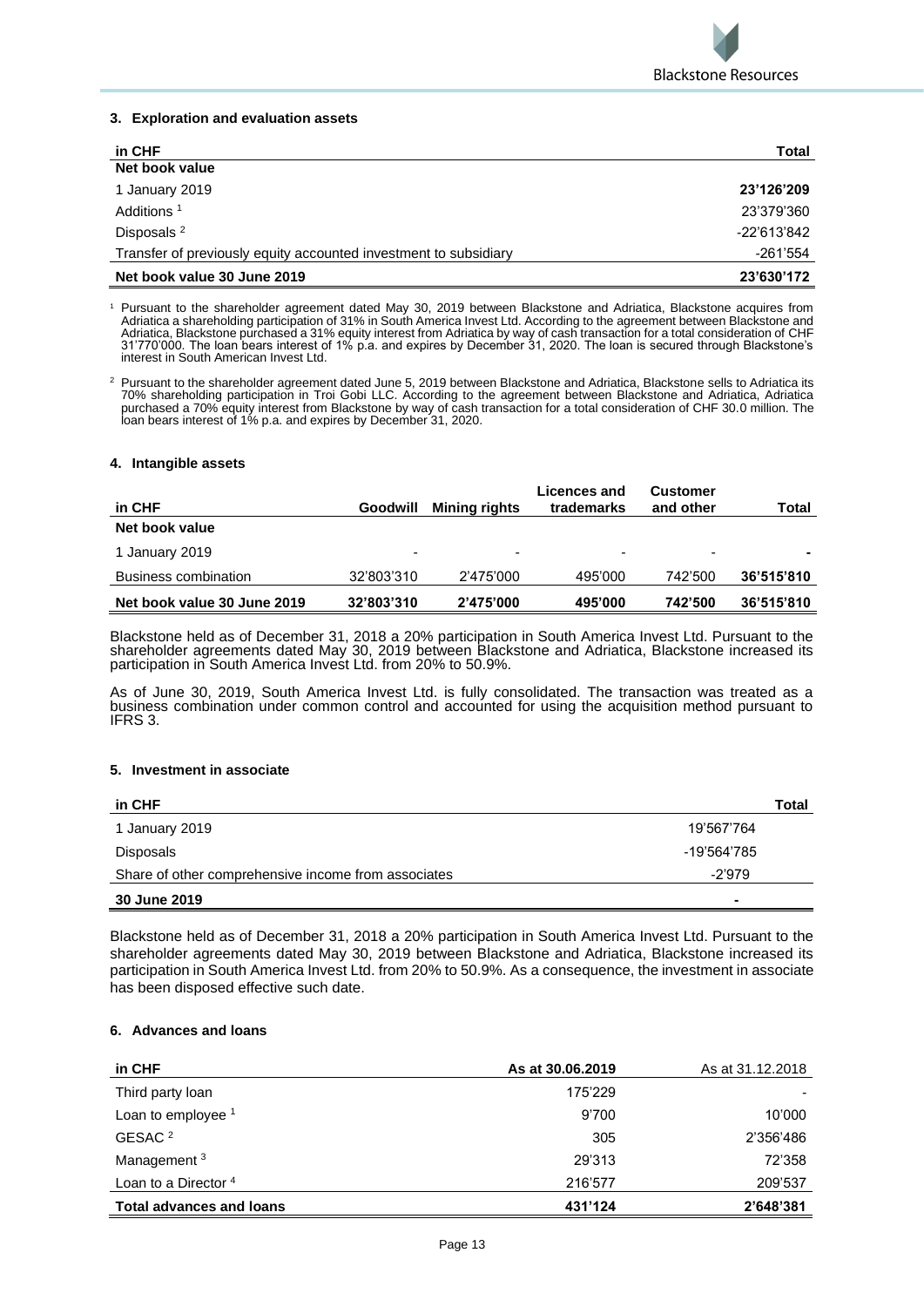

<sup>1</sup> Loan bears no interest and is amortized over a 10 month period commencing October 30, 2018

- <sup>2</sup> German Engineering & CIE S.A.C (GESAC), a 100% owned subsidiary of SAI, a related party; loan bears interest of 3% p.a.<br>and matures on December 31, 2017. Pursuant to the loan umbrella loan agreement dated May 8, 2017 t forward into the new agreement and bears interest of 8% p.a. and expires on July 31, 2020.
- <sup>3</sup> Loan bears interest of 3% p.a. and expired on April 30, 2019. Due to an ongoing dispute the loan has not yet been fully repaid.
- <sup>4</sup> Loan bears interest of 7% p.a. and is secured by various assets and expires on September 30, 2019.

#### **7. Trade and other receivables**

| in CHF                     | As at 30.06.2019 | As at 31.12.2018 |
|----------------------------|------------------|------------------|
| Trade receivables          | 44'463           | 53'587           |
| Related party receivable 1 | 500'000          | 500'000          |
| Total                      | 544'463          | 553'587          |

<sup>1</sup> Pursuant to a Share Purchase Agreement dated May 8, 2017 between Marcor Ltd. and Biological AG, whereby Marcor sold to Biological 500,000 shares of South American Invest Ltd. at a share price of CHF 3.0 per South American Invest Ltd. share. Mr. Ernst is the sole owner of Biological AG.

#### **8. Other current assets**

| in CHF                                       | As at 30.06.2019 | As at 31.12.2018 |
|----------------------------------------------|------------------|------------------|
| Blackstone Resources AG, withholding tax     | 56               |                  |
| Marcor Ltd, accrued interest                 | 168'242          |                  |
| Blackstone Resources Chile SpA, pre-payments | 17'648           |                  |
| German Engineering Cie. S.A.C., pre-payments | 674'079          |                  |
| <b>Total other current assets</b>            | 860'025          |                  |

#### **9. Marketable securities**

| in CHF                       | As at 30.06.2019 | As at 31.12.2018 |
|------------------------------|------------------|------------------|
| Inca One Gold Corp           | 396'447          | 586'383          |
| First Cobalt Corp. (C\$)     | 738'987          | 1'732'735        |
| Total other financial assets | 1'135'434        | 2'319'118        |

The shares are categorized as trading shares. Fair value is determined using quoted bid prices in an active market.

#### **10.Borrowings**

#### **Third party borrowings:**

All third party borrowings are classified as non-current borrowings.

| in CHF                                 | As at 30.06.2019 | As at 31.12.2018 |
|----------------------------------------|------------------|------------------|
| Convertible bond Series A <sup>1</sup> | 513'926          | 513'926          |
| Convertible bond Series B <sup>2</sup> | 10'000           | 10'000           |
| Other                                  | 1'679'227        | 51'556           |
| Total third party borrowings           | 2'203'153        | 575'482          |

<sup>1</sup> The convertible bond Series A bears interest of 5.2% p.a. and matures on August 31, 2021. Blackstone has the option to repurchase the convertible bond Series A from September 1, 2018 at the nominal value.

<sup>2</sup> The convertible bond Series B bears interest of 5.2% p.a. and matures on January 1, 2022. Blackstone has the option to repurchase the convertible bond Series B from January 1, 2019 at the nominal value.

The convertible notes have been classified as a convertible note with embedded derivative liability since there is an obligation to issue a variable number of shares and not fixed number of shares. For convertible bonds with embedded derivative liabilities,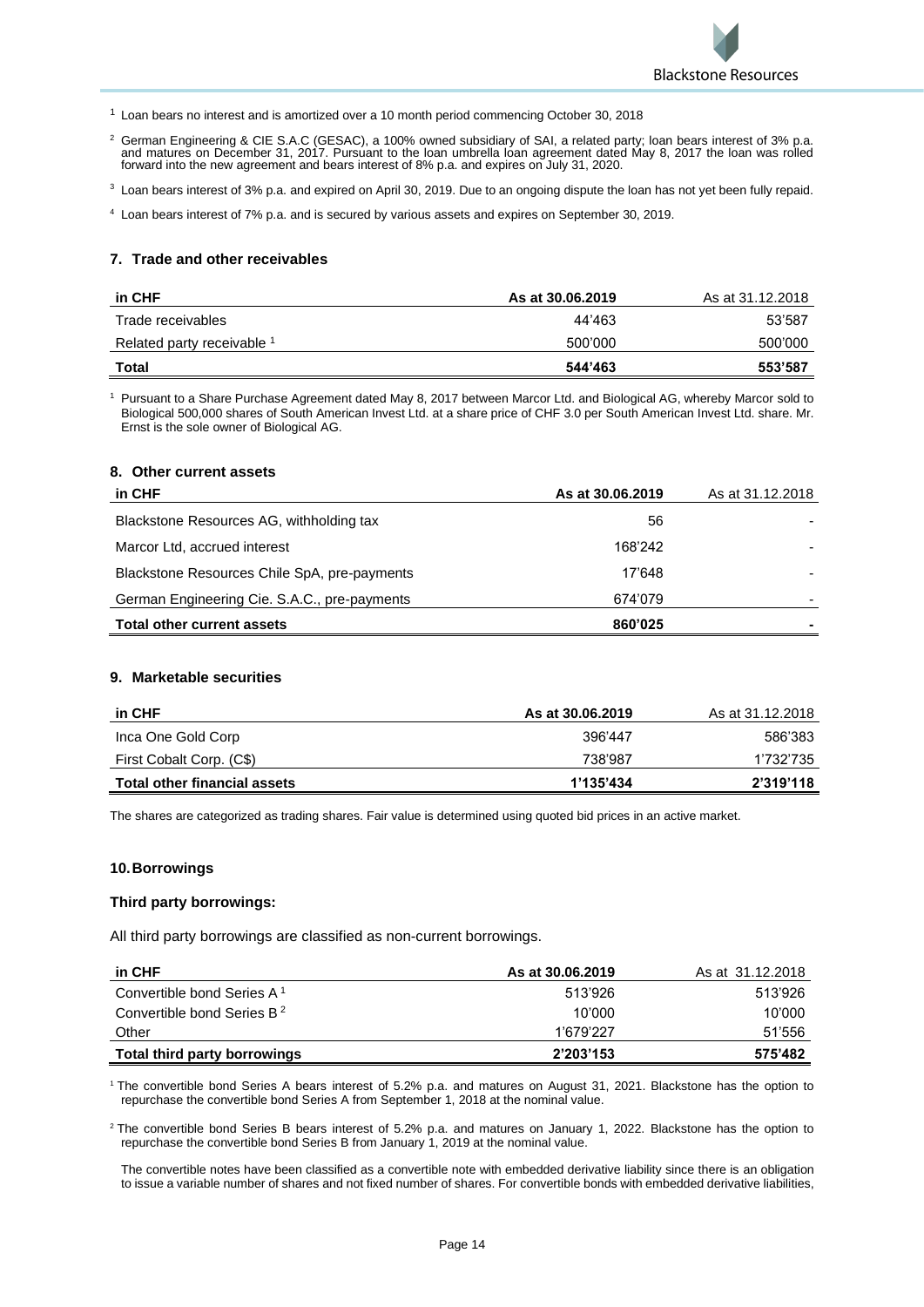the embedded derivative value is determined first, and the residual value is assigned to the debt host liability. Since the embedded value is immaterial, the total value was assigned to the debt host liability.

#### **Related party borrowings:**

| in CHF                         | As at 30.06.2019 | As at 31.12.2018 |
|--------------------------------|------------------|------------------|
| <b>Current:</b>                |                  |                  |
| U. Ernst $1$                   | 549'268          | 1'898'692        |
| Biological <sup>2</sup>        | 2'552'708        | 2'550'167        |
| Adriatica <sup>3</sup>         | ٠                |                  |
| <b>Total current</b>           | 3'101'977        | 4'448'859        |
| Non-current:                   |                  |                  |
| U. Ernst $1$                   | 3'194'948        | 7'489'442        |
| Adriatica <sup>3</sup>         | 22'137'828       | 20'261'183       |
| <b>Total non-current</b>       | 25'332'776       | 27'750'625       |
| Total related party borrowings | 28'434'753       | 32'199'484       |

<sup>1</sup> Current account loan bearing interest of 1.5% p.a. with a 12-month termination notice at the end of each calendar year up to a maximum of CHF 650,000. Share purchase agreement dated June 21, 2017 whereby Marcor Ltd, a 100% subsidiary of Blackstone, agreed to purchase from U. Ernst 450,000 shares of Blackstone at share price of C\$ 2.00. The consideration of C\$ 900,000 towards U. Ernst has been structured through a loan agreement bearing interest of 1% p.a. and expires on December 31, 2019.

Pursuant to the share purchase agreement dated April 19, 2017 Blackstone acquired from U. Ernst a 100% equity interest in Marcor Ltd., a registered company under Gibraltar law. Pursuant to the share purchase agreement the consideration of CHF 1,500,000 is payable in cash and shares of Blackstone. For the cash portion of CHF 1,000,000 U. Ernst has granted Blackstone a loan bearing interest of 1.5% and matures on December 31, 2020.

Pursuant to the share purchase agreement dated May 8, 2017 Marcor Ltd, a 100% subsidiary of Blackstone, purchased 1,000,000 shares of Multi Minerals Corp. Pursuant to the share purchase agreement the consideration of CHF 1,500,000 is payable in cash and shares of Blackstone. for a total consideration of CHF 1,500,000. U. Ernst has granted Marcor a loan bearing an interest of 1% p.a. and maturing on December 31, 2020. Mr. Ernst is the Chairman, CEO and is a major shareholder in the Company.

Pursuant to the share purchase agreement dated February 15, 2018 Blackstone purchased from U. Ernst 721,000 shares of Blackstone Resources AG at a share price of CHF 9.50 per share for a total consideration of CHF 6,849,500. U. Ernst has granted Blackstone a loan bearing an interest of 1.5% p.a. and maturing on December 31, 2020. Mr. Ernst is the Chairman, CEO and is a major shareholder in the Company. Persuant to the share purchase agreement dated April 30, 2019 U. Ernst repurchased 721,000 shares of Blackstone Resources AG at a share price of CHF 9.50 per share for a total consideration of CHF 6,849,500 which was off-set against the existing non-current loan.

<sup>2</sup> Pursuant to the share purchase agreement dated August 24, 2017 Blackstone Resources AG acquired from Biological AG a company registered under Swiss law, a 100% equity interest in Blackstone Resource Management AG, a registered company under Swiss law. Pursuant to the share purchase agreement the consideration of CHF 100,000 towards Biological has been structured through a loan agreement bearing an interest of 1% p.a. and expires on December 31, 2020.

Pursuant to the share purchase agreement dated January 5, 2017 Blackstone Resources AG acquired from Biological AG a company registered under Swiss law, a 100% equity interest in Blackstone Norway Ltd. Pursuant to the share purchase agreement the consideration of CHF 10,000 towards Biological has been structured through a loan agreement bearing an interest of 1% p.a. and expires on December 31, 2020.

Pursuant to the purchase purchase agreement dated January 5, 2017 Blackstone Resources AG acquired from Biological AG a company registered under Swiss law, 45 exploration permits in Blackstone Norway Ltd. Pursuant to the purchase agreement the consideration of CHF 120,000 towards Biological has been structured through a loan agreement bearing an interest of 1% p.a. and expires on December 31, 2020.

Pursuant to a loan agreement dated August 30, 2017 Biological AG has granted Blackstone Resources AG a loan in the amount of CHF 100,000. The loan bears interest of 1% p.a. and expires on December 31, 2020,

Pursuant to a loan agreement dated December 20, 2017 Biological AG has granted Blackstone Resources AG a loan in the amount of CHF 2,000,000. The loan bears interest of 1% p.a. and expires on December 31, 2020. Mr. Ernst is the sole owner of Biological AG.

<sup>3</sup> Pursuant to the shareholders agreement dated August 20, 2014 Blackstone acquired from Adriatic Group Ltd., a BVI registered entity, a 20% equity interest in South America Invest Ltd. (formally Multi Mineral Corp. PLC), a BVI registered company, with investments in Latin America. Pursuant to the shareholder agreement the consideration of CHF 26,750,000. towards Adritica has been structured through a loan agreement bearing an interest of 1% p.a. and expires on December 31, 2016.

Pursuant to a share purchase agreement dated December 23, 2016, Adriatica purchased 70,000 shares of Blackstone at a share price of CHF 9.50 per share by conversion of CHF 665,000 of the outstanding Adriatica loan.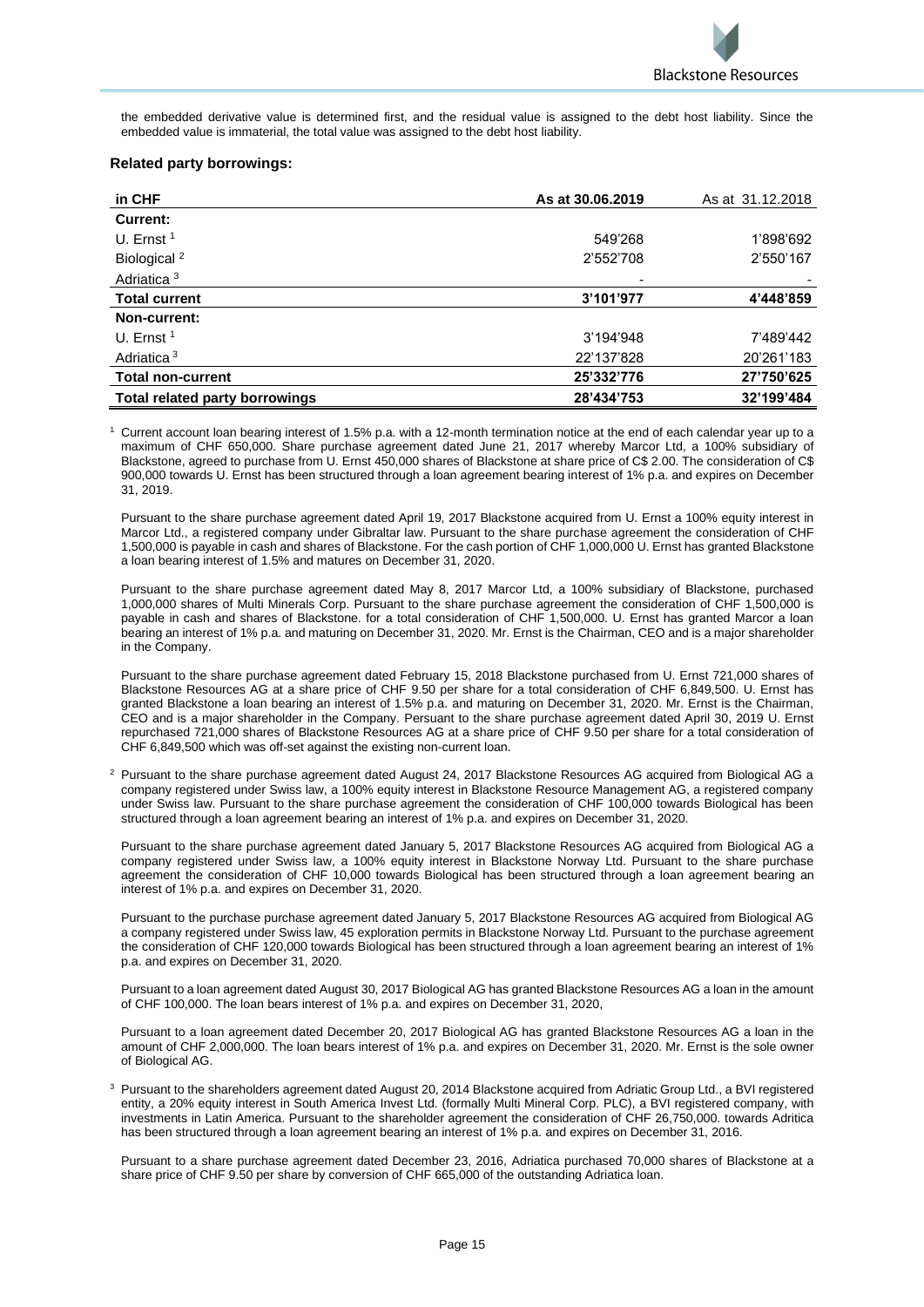

On May 7, 2018, pursuant to Amendment No. 1 to the Shareholders Agreement dated December 15, 2016 Blackstone and Adriatica Group Ltd. have extended the loan agreement until December 31, 2020. Additionally, both parties have agreed to the following conversion terms:

- The conversion price calculated based on the thirty (30) day volume weighted average price (VWAP) of the Blackstone shares quoted on the SIX Swiss Exchange prior to the conversion date;
- a minimum conversion price of CHF 12.00 per share; and
- This conversion can be done from January 1, 2019 until December 31, 2020.

The addition of the conversion feature was accounted for as an extinguishment of the original financial liability and recognition of a new hybrid financial liability consisting of a debt host liability and an embedded derivative liability (conversion option). The fair value of the embedded derivative was determined first using a Black-Scholes option pricing model. The debt host liability was recorded using the residual method.

Pursuant to a shareholders agreement dated May 30, 2019, Blackstone purchased from Adriatica 17.65 million shares of South America Invest Ltd. at a share price of CHF 1.80 per share for a total consideration of CHF 31,770,000 towards Adriatica which has been structured through a loan agreement bearing an interest of 1% p.a. and expires on December 31, 2020.

Pursuant to a shareholders agreement dated June 5, 2019, Adriatica purchased from Blackstone 700 shares equivilant to a 70% share participation in Troi Gobi LLC for a total consideration of CHF 30,000,000 towards Blackstone which has been structured through a loan agreement bearing an interest of 1% p.a. and secured by the shares of Troi Gobi LLC. The loan expires on December 31, 2020.

#### **11.Personnel costs and employee benefits**

Total personnel cost, which include salaries, wages, social security, and other personnel costs incurred for the periods ended June 30, 2019 and 2018, were CHF 375,450 and 209,437, respectively.

#### Defined benefit plans

The company operates a defined benefit plan in Switzerland and a defined contribution in Mongolia. The benefit payments are from trustee-administrered funds.

Plan assets held in trusts are governed by local regulations and practices in each country.

#### **12.Share capital**

*(a) Authorized share capital*  The Company is authorized to issue up to 21,350,000 bearer shares with a par value of CHF 0.50 until November 9, 2019.

*(b) Issued share capital* 

At June 30, 2019 and December 31, 2018, the Company had 42'700'000 bearer shares issued and outstanding.

*(c) Treasury shares*  At June 30, 2019 and December 31, 2018, the Company held 7,440 and 1,251,711 treasury shares, respectively.

#### **13.Earning/loss per share attributable to the equity holders of the parent**

The basic earing/loss per share (EPS) is computed by dividing the net profit/loss by the weighted average number of bearer shares outstanding during the year. The diluted earnings/loss per share reflects the potential dilution of weighted average number share equivalents, such as outstanding stock options, and share purchase warrants, in the weighted average number of bearer shares outstanding during the year, if dilutive.

The following table sets forth the computation of basic and diluted profit or loss per share for the periods ended June 30, 2019 and 2018, respectively:

| in CHF                                                                      | As at 30.06.2019 | As at 30.06.2018 |
|-----------------------------------------------------------------------------|------------------|------------------|
| Earnings/(loss) attributable to the equity holders of the parent:           | 4'935'545        | -9'813'834       |
| Weighted average number of shares outstanding:                              |                  |                  |
| Basic                                                                       | 42'692'560       | 41'559'006       |
| <b>Diluted</b>                                                              | 42'692'560       | 41'559'006       |
| Earnings/(loss) per share attributable to the equity holders of the parent: |                  |                  |
| <b>Basic</b>                                                                | 0.12             | $-0.23$          |
| <b>Diluted</b>                                                              | 0.12             | $-0.23$          |

The dilutive effect of the convertible note Series A and Series B is immaterial.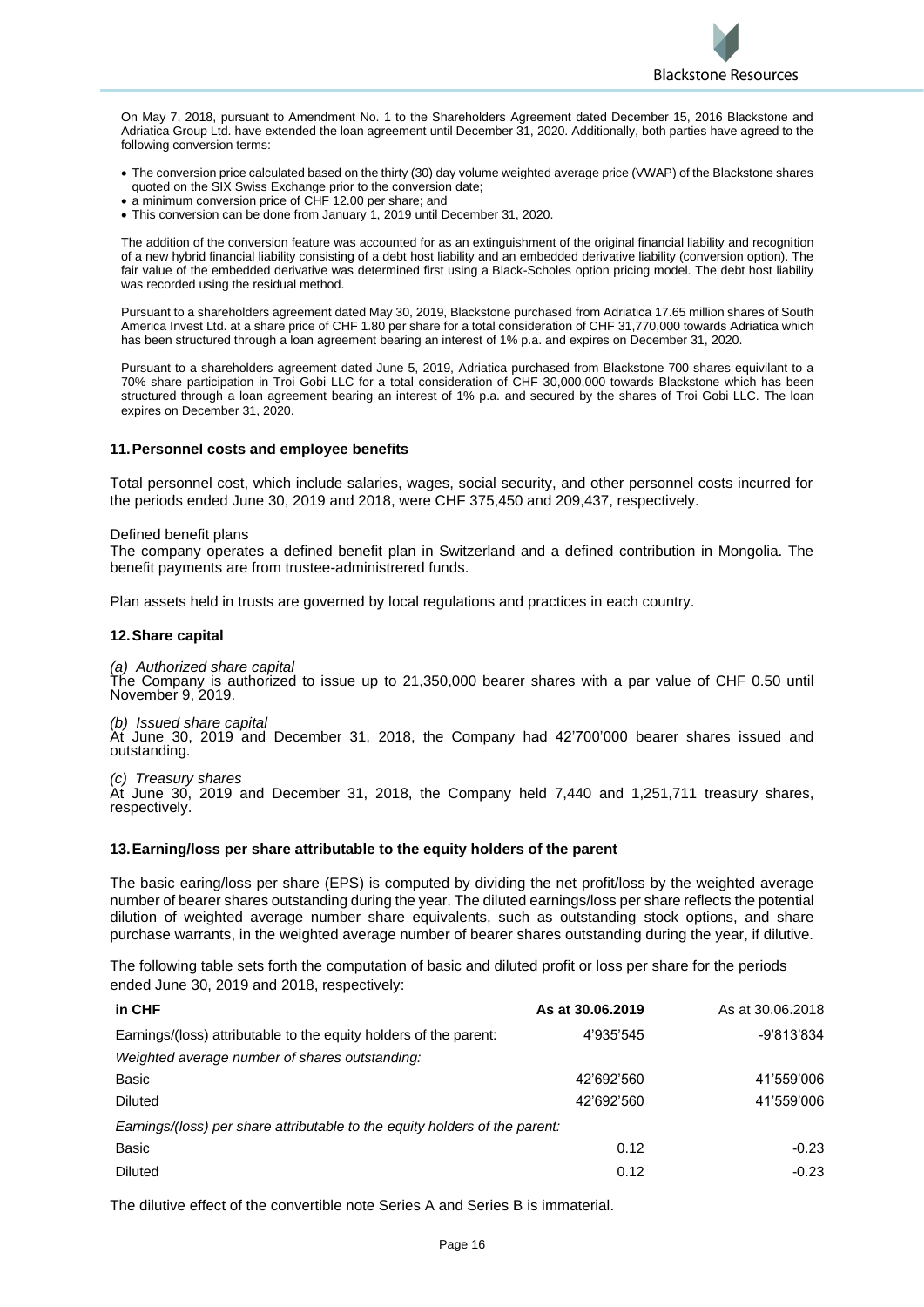

### **14.Financial instruments**

#### *Fair value*

The following tables present the carrying values and fair values of Blackstone's financial instruments. Fair value is the price that would be received to sell an asset or paid to transfer a liability in an orderly transaction in the principal (most advantageous) market at the measurement date under current market conditions. Where available, market values have been used to determine fair values. When market values are not available, fair values have been calculated by discounting expected cash flows at prevailing market interest and exchange rates. The estimated fair values have been determined using market information and appropriate valuation methodologies but are not necessarily indicative of the amounts that Blackstone could realise in the normal course of business. The financial assets and liabilities are presented by class in the tables below at their carrying values, which generally approximate the fair values.

| As at 30.06.2019 / in CHF              | Carrying value <sup>1</sup> | FVTPL <sup>2</sup> | Total      |
|----------------------------------------|-----------------------------|--------------------|------------|
| <b>Assets</b>                          |                             |                    |            |
| Cash and cash equivalents <sup>3</sup> |                             | 299'760            | 299'760    |
| Trade and other receivables            | 544'463                     |                    | 544'463    |
| Marketable securities                  |                             | 1'135'434          | 1'135'434  |
| Advances and loans                     | 431'124                     |                    | 431'124    |
| <b>Total financial assets</b>          | 975'586                     | 1'435'194          | 2'410'780  |
| <b>Liabilities</b>                     |                             |                    |            |
| Trade and other payables               | 309'565                     |                    | 309'565    |
| <b>Borrowings</b>                      | 30'637'906                  |                    | 30'637'906 |
| <b>Total financial liabilities</b>     | 30'947'471                  |                    | 30'947'471 |

| As at 31.12.2018 / in CHF                         | Carrying value <sup>1</sup> | <b>FVTPL 2</b> | <b>Total</b> |
|---------------------------------------------------|-----------------------------|----------------|--------------|
| <b>Assets</b>                                     |                             |                |              |
| Cash and cash equivalents <sup>3</sup>            |                             | 103'070        | 103'070      |
| Trade and other receivables                       | 553'587                     |                | 553'587      |
| Other financial assets (current) <sup>3</sup>     | -                           | 1'473'712      | 1'473'712    |
| Other financial assets (non-current) <sup>4</sup> | ۰                           | 845'406        | 845'406      |
| Advances and loans                                | 2'648'381                   | ۰              | 2'648'381    |
| <b>Total financial assets</b>                     | 3'201'968                   | 2'422'188      | 5'624'156    |
| Liabilities                                       |                             |                |              |
| Trade and other payables                          | 229'474                     |                | 229'474      |
| <b>Borrowings</b>                                 | 32'774'966                  | ٠              | 32'774'966   |
| <b>Total financial liabilities</b>                | 33'004'440                  |                | 33'004'440   |

Carrying value comprises investments, loans, accounts receivable, accounts payable and other liabilities measured at amortized cost.

<sup>2</sup> FVtPL – Fair value through profit and loss.

<sup>3</sup> Classified as Level 1, measured using quoted exchange rates and/or market prices

. <sup>4</sup> Classified as Level 2. The Company elected FVTPL to reduce any measurement inconsistency.

#### *Credit risk*

Credit risk is the risk that one party to a financial instrument will fail to discharge an obligation and cause the other party to incur a financial loss. The Company's primary exposure to credit risk is on its cash, short-term and long-term investments which are being held in bank accounts. The cash, short-term and long-term investments are deposited in bank accounts held with two banks in Switzerland and Gibraltar so there is a concentration of credit risk. This risk is managed by using a Cantonal bank and Swiss private bank. The Swiss cantonal bank is guaranteed through the municipal state.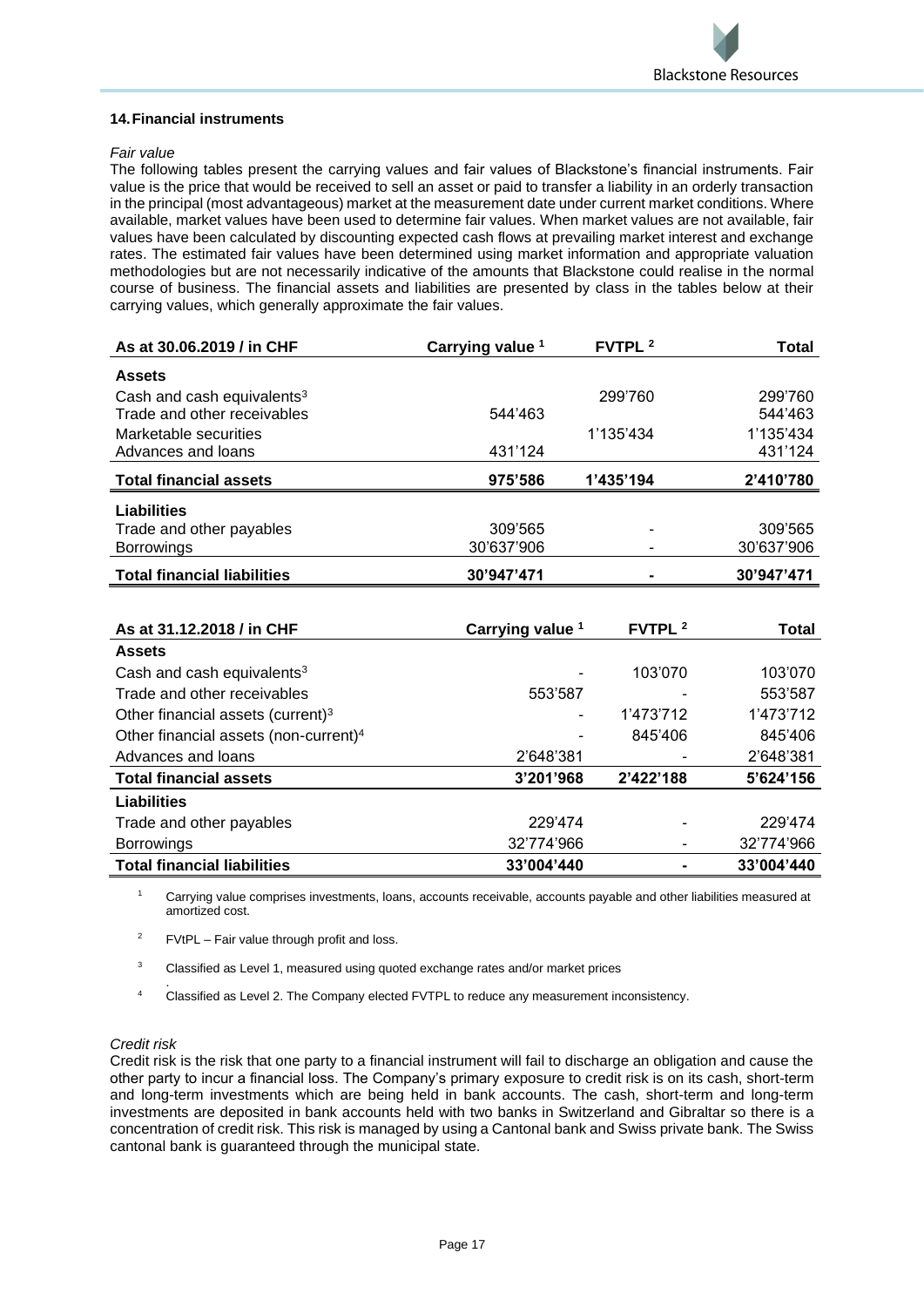

## *Foreign currency risk*

Foreign currency risk is the risk that the fair value of future cash flows of a financial instrument will fluctuate because they are denominated in currencies that differ from the Corporation's functional currency. Since the majority of the assets and liabilities are denominated in Swiss francs the currency risk is minimal.

#### *Interest rate risk*

Interest rate risk is the risk that the fair value of future cash flow of a financial instrument will fluctuate because of changes in market interest rate. The Company's exposure to interest rate risk relates to its ability to earn interest income on cash at variable rates. The Company doesn't face any other interest rate risk since all borrowings are at fixed rates.

#### *Liquidity risk*

Liquidity risk is the risk that the Company will not be able to meet its financial obligations as they fall due. The Company has a planning and budgeting process in place to help determine the funds required to support the Company's normal operating requirements on an ongoing basis. The Company attempts to ensure there is sufficient access to funds to meet on-going business requirements, taking into account its current cash position and potential funding sources.

The following tables set out the contractual maturities (representing undiscounted contractual cash-flows) of financial liabilities:

|                          |              | Between 1 and 2 | Between 2 and 5 |              |
|--------------------------|--------------|-----------------|-----------------|--------------|
| in CHF                   | Up to 1 year | vears           | vears           | <b>Total</b> |
| At June 30, 2019         |              |                 |                 |              |
| Trade and other payables | 309'565      |                 |                 | 309'565      |
| <b>Borrowings</b>        | 3'101'977    | 25'332'776      | 2'203'153       | 30'637'906   |
| <b>Total</b>             | 3'411'542    | 25'332'776      | 2'203'153       | 30'947'471   |
|                          |              |                 |                 |              |
|                          |              | Between 1 and 2 | Between 2 and 5 |              |
| in CHF                   | Up to 1 year | vears           | vears           | <b>Total</b> |
| At June 30, 2018         |              |                 |                 |              |
| Trade and other payables | 229'474      |                 |                 | 229'474      |
| <b>Borrowings</b>        | 4'448'859    | 27'750'625      | 575'482         | 32'774'966   |
| <b>Total</b>             | 4'678'333    | 27'750'625      | 575'482         | 33'004'440   |

#### **15.Management of capital**

The Company manages its capital structure, consisting of share capital, and will make adjustments to it depending on the funds available to the Company for its future acquisition, exploration and development of exploration and evaluation assets. The Board of Directors does not establish quantitative return on capital criteria for management, but rather relies on the expertise of the Company's management to sustain future development of the business.

The Company is dependent on external financing to fund its activities. In order to carry out its planned exploration and pay for future general and administrative expenses, the Company expects to issue new shares, issue debt, acquire or dispose of assets or adjust the amount of cash.

The Company will continue to assess new exploration and evaluation assets and seeks to acquire additional interests if sufficient geologic or economic potential is established and adequate financial resources are available.

Management reviews its capital management approach on an on-going basis and believes that this approach, given the size of the Company, is reasonable. The Company is not subject to externally imposed capital requirements. There were no changes in the Company's approach to capital management during the period ended June 30, 2019.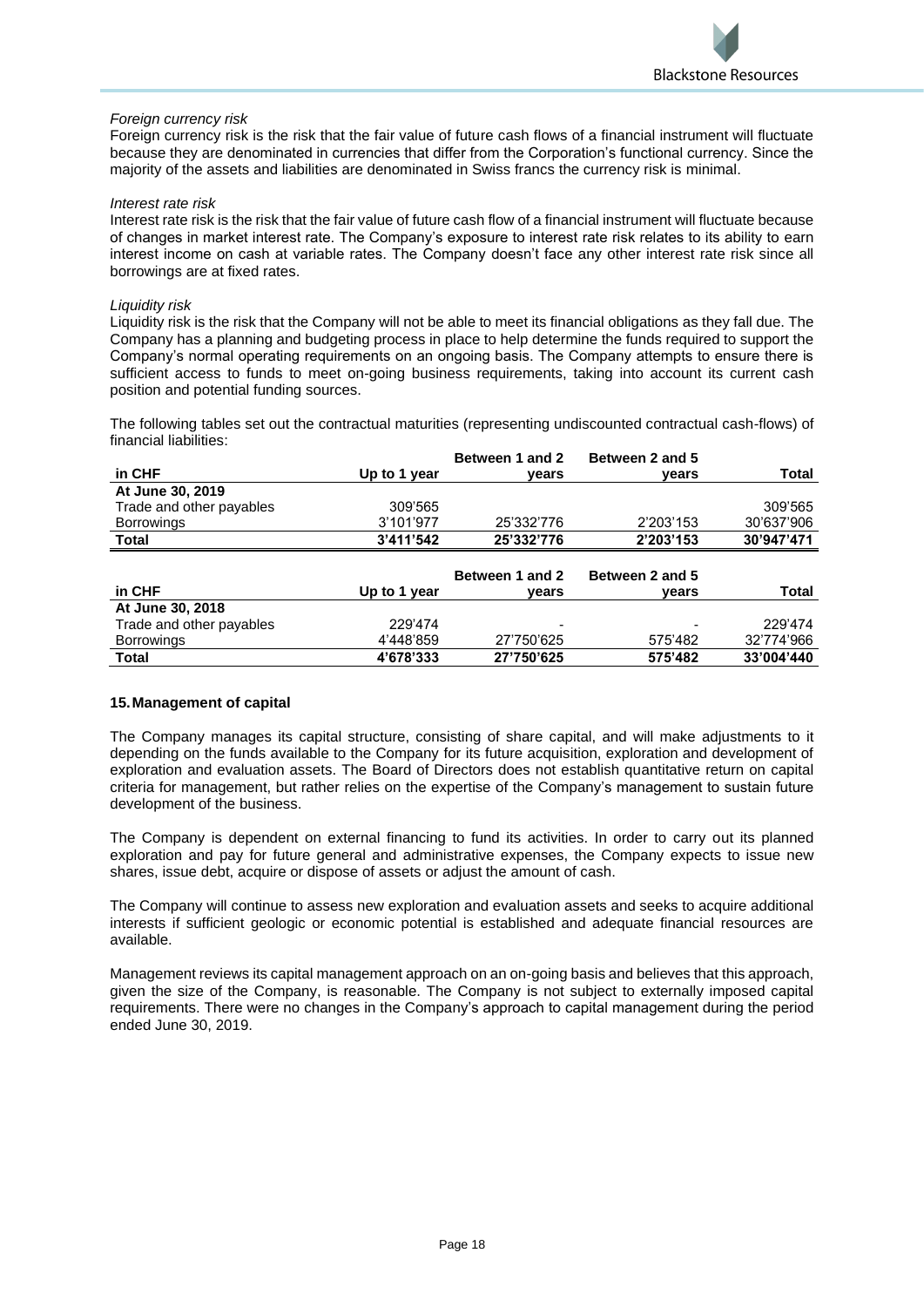

# **16.General and administrative expenses**

| in CHF                                 | As at 30.06.2019 | As at 30.06.2018 |
|----------------------------------------|------------------|------------------|
| Rental expense                         | 107'382          | 61'712           |
| Accounting                             | 47'139           | 153'846          |
| Tax & legal                            | 52'166           | 115'547          |
| Consultancy                            | 148'395          | 138'000          |
| Other administrative expenses          | 326'420          | 91'145           |
| Total general and administrative costs | 681'502          | 560'250          |

# **17.Related party transactions**

The Company's related parties include key management personnel and companies related by way of directors or shareholders in common. During the periods ended June 30, 2019 and 2018 respectively, the Company paid and/or accrued the following fees to management personnel and directors:

|                           |               |               | As at 30.06.2019 |         |               |               | As at 30.06.2018 |              |
|---------------------------|---------------|---------------|------------------|---------|---------------|---------------|------------------|--------------|
| in CHF                    | <b>Salary</b> | <b>Shares</b> | Loan             | Total   | <b>Salary</b> | <b>Shares</b> | Loan             | <b>Total</b> |
| Directors:                |               |               |                  |         |               |               |                  |              |
| U. Ernst                  | 5'000         |               |                  | 5'000   | 10'000        |               |                  | 10'000       |
| K. Ludvigsen              |               |               |                  |         | 10'000        |               |                  | 10'000       |
| P. Stach                  | 15'000        |               |                  | 15'000  | 8'069         |               |                  | 8'069        |
| R. Gröflin<br>Management: |               |               | 216'577          | 216'577 |               |               |                  |              |
| P-M. Vogel                | 33'553        |               | 29'313           | 62'866  | 49'039        | 57'000        | 71'305           | 177'344      |
|                           |               |               |                  |         |               |               |                  |              |
| M. Dazzi                  | 21'472        | 15'029        |                  | 21'472  |               |               |                  |              |
| I. Meyer                  | 24'000        | 12'350        |                  | 24'000  |               |               |                  |              |
| M. Hingst                 | 24'000        | 12'350        |                  | 36'350  |               |               |                  |              |
| <b>Total compensation</b> | 123'025       | 39'729        | 245'890          | 381'265 | 77'108        | 57'000        | 71'305           | 205'413      |

# **18.Tax**

# **Income tax expense:**

No income tax was charged or credited to equity and other comprehensive income during the period ended June 30, 2019 and 2018, respectively.